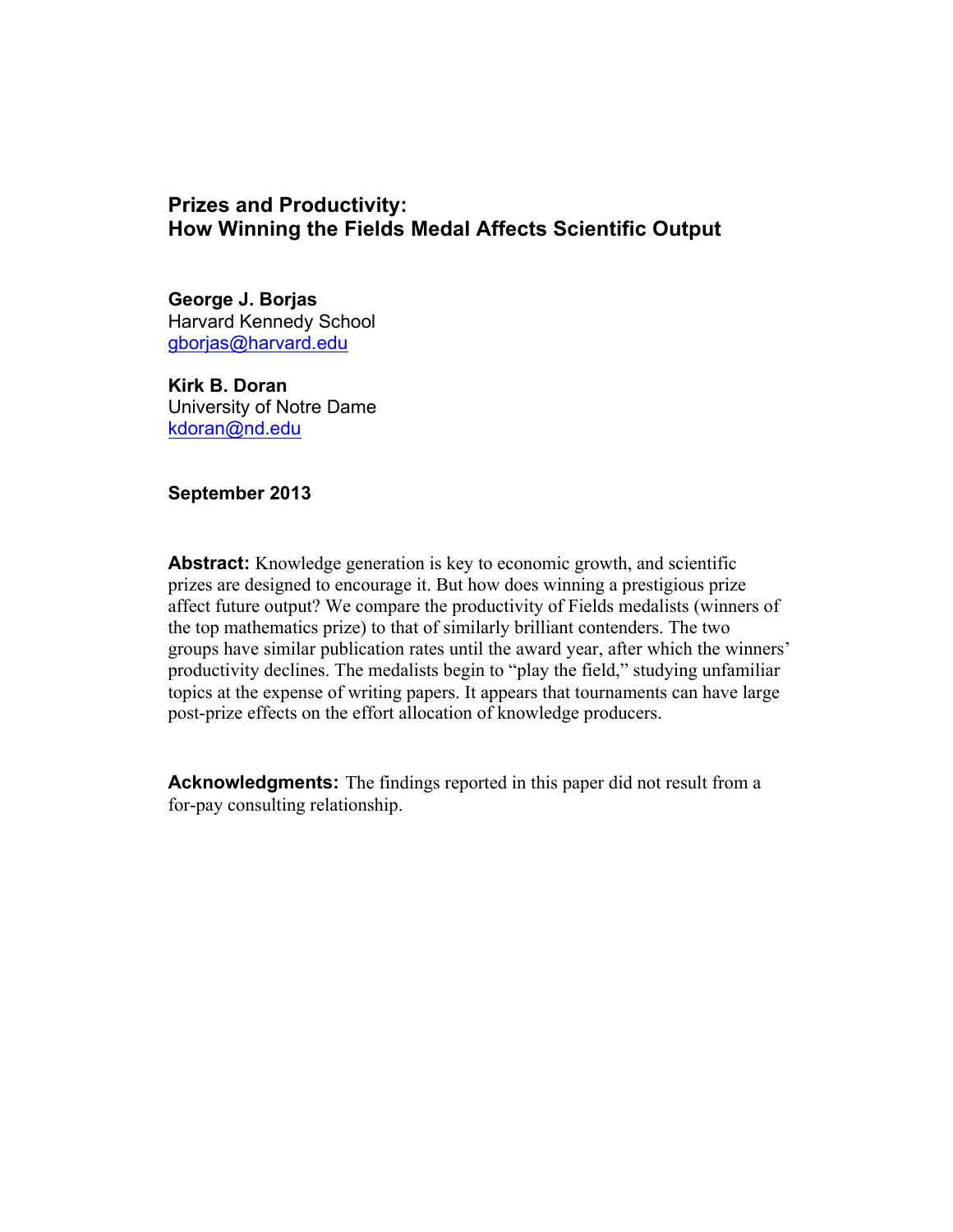## **Prizes and Productivity: How Winning the Fields Medal Affects Scientific Output**

### **George J. Borjas and Kirk B. Doran**

I look forward to proving more theorems. I hope the weight of this prize doesn't slow me down.

—Stanislav Smirnov, Fields Medalist, 2010

### **I. Introduction**

 

The production of knowledge is central to long-term economic growth. Yet little is known about how knowledge is produced, making it difficult to predict which types of incentives are most effective in eliciting effort from knowledge producers. Prizes are a common incentive for knowledge production; hundreds of scientific prizes are awarded throughout the world and across all scientific disciplines. Although these prizes are frequently awarded with the explicit goal of inspiring more and better scientific work (Scotchmer, 2006), a question remains: are they effective?

An extensive theoretical and empirical literature examines how the presence of potential future rewards (whether a promotion to CEO or winning a golf tournament) elicits optimal efforts from the tournament participants in their effort to win the contest. 1 This literature emphasizes the incentive effects of the prize *prior* to the completion of the tournament. But what happens to the productivity of tournament winners *after* they win the prize?2 Standard models of

<sup>1</sup> Lazear and Rosen (1981) give the classic presentation of the tournament model; see also Rosen (1986). Empirical evidence on the productivity effects includes Ehrenberg and Bognanno (1990), Knoeber and Thurman (1994), and Main et al. (1993).

<sup>&</sup>lt;sup>2</sup> Some recent studies address this question in the context of job promotions. Lazear (2004) offers an important discussion of the statistical problems introduced by mean reversion in the transitory component of productivity when measuring post-promotion productivity effects; see also the related empirical work in Anderson et al. (1999), and Barmby et al. (2012).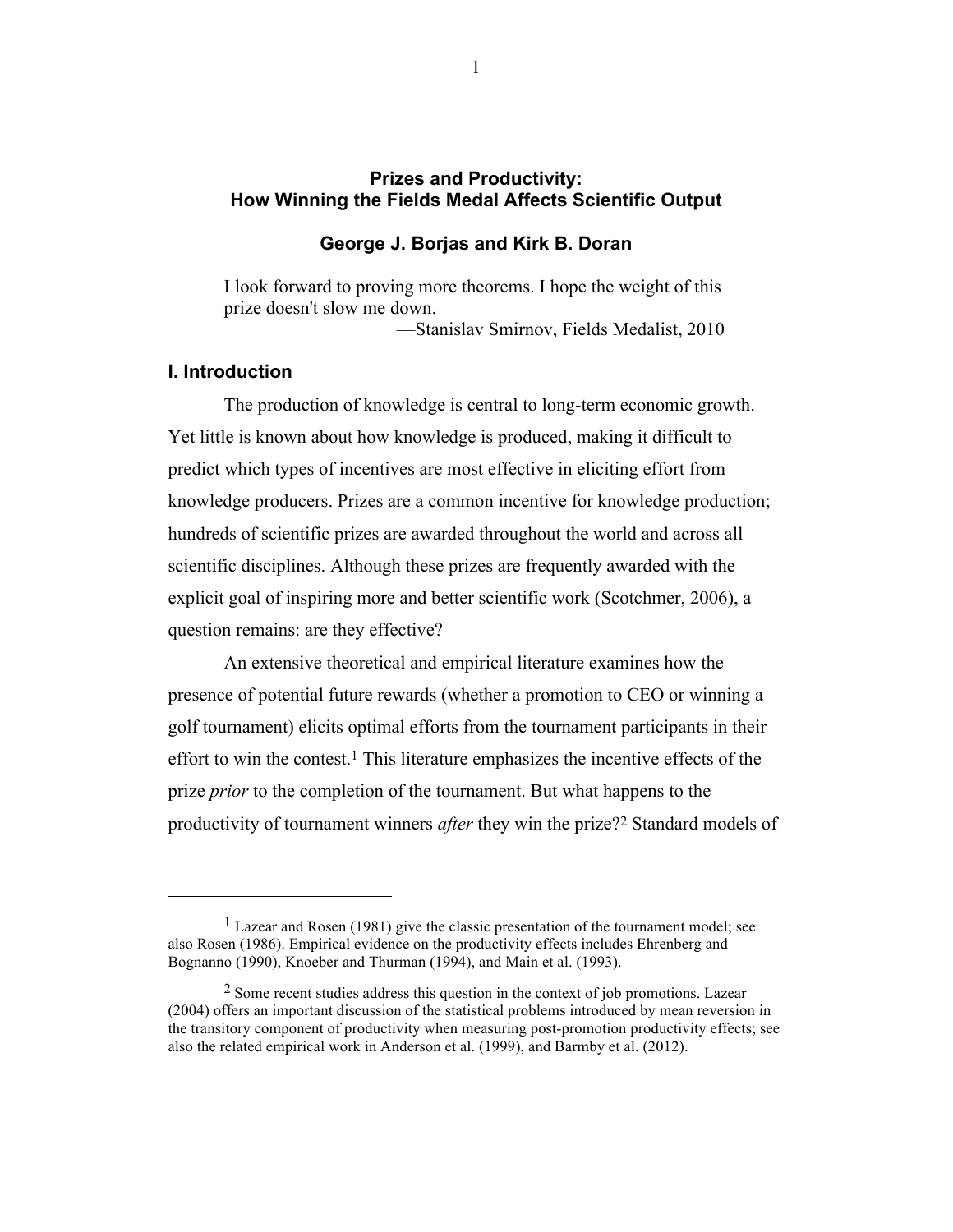wealth effects on labor supply suggest that the post-prize impact of a big win could be significant, especially when the award is granted at a young age.

This paper examines the impact of winning the Fields Medal on the postmedal productivity and research choices of mathematicians.3 The Fields Medal is the most prestigious award in all of mathematics, awarded every four years to mathematicians under the age of 40. Established by the Canadian mathematician John Charles Fields, the medal is often thought of as the "Nobel Prize of Mathematics."<sup>4</sup> Inspired by the desire to promote mathematical cooperation and research around the world, Fields used his position as Chairman of the Organization Committee of the International Mathematical Congress to bring his idea to fruition. In a memo dated January 12, 1932, Fields described his vision:

It is proposed to found two gold medals to be awarded at successive International Mathematical Congresses for outstanding achievements in mathematics. Because of the multiplicity of the branches of mathematics and taking into account the fact that the interval between such congresses is four years it is felt that at least two medals should be available.

In the same document, Fields explained the motivation for the award: "while [the medal] was in recognition of work already done it was at the same time intended to be an encouragement for *further achievement* on the part of the recipients and a stimulus to renewed effort on the part of others" [emphasis

<sup>3</sup> Zuckerman (1996) documents that the research output of Nobel Prize winners declines after winning the prize. Her descriptive evidence, however, is likely contaminated by the late age of the winners and the possibility of mean reversion because the comparison group is less productive prior to the awarding of the prize. Chan et al (2013) present a related study of the impact of the John Bates Clark Medal on the productivity of economists, and find that the productivity of the medalists increases after the prize. Finally, Azoulay et al. (2011) explore the impact of funding at the start of a scientist's career on subsequent productivity.

<sup>&</sup>lt;sup>4</sup> Partly due to jealousy and conflict between Alfred Nobel and the Swedish mathematician Magnus Gotha Mittag-Leffler, Nobel famously left mathematics out of his list of recognized disciplines when he founded the prize that bears his name (Tropp, 1976). Ironically, Fields and Mittag-Leffler were close friends.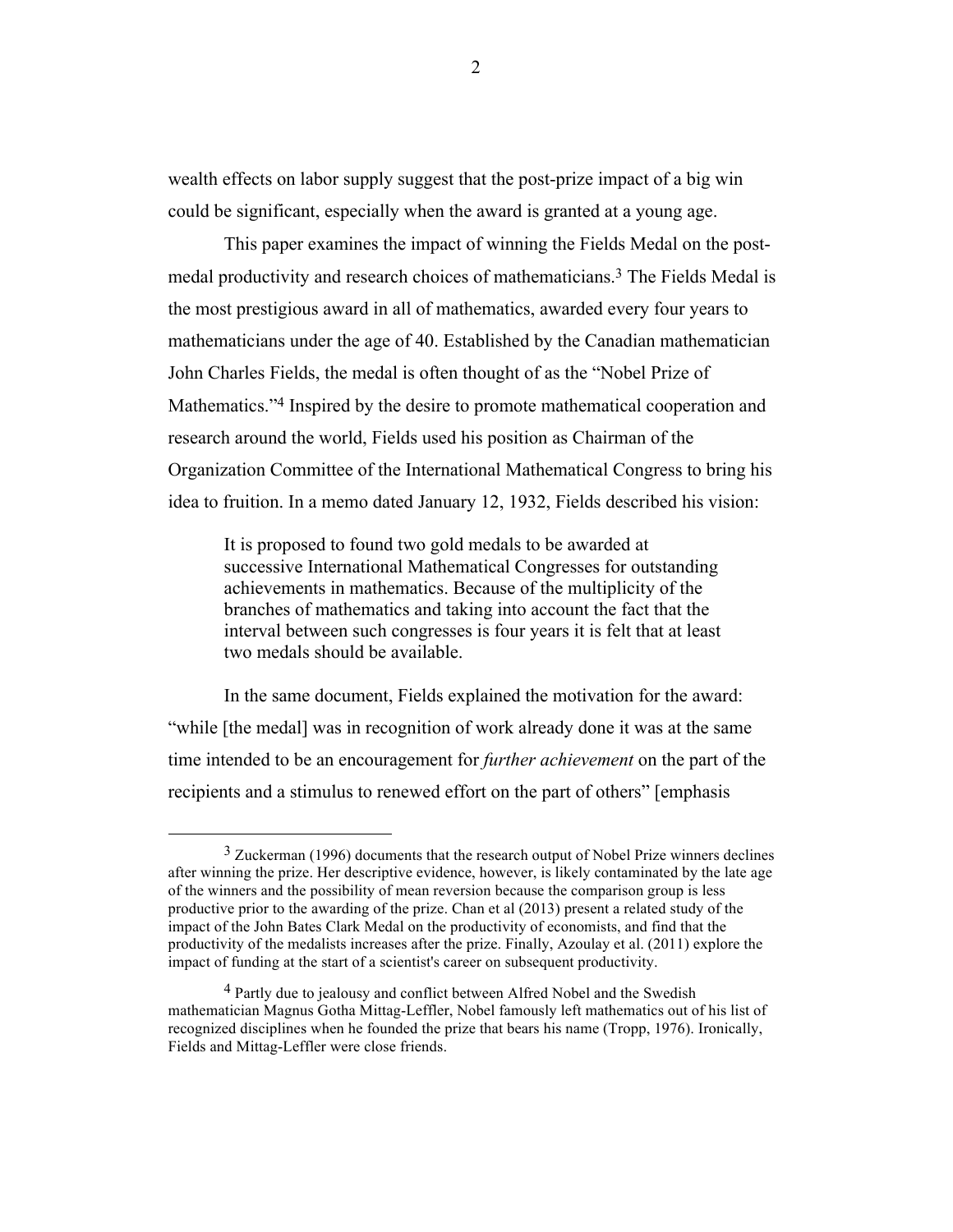added]. In other words, not only would the existence of the prize solicit effort from the participants in this elite tournament, it would also encourage additional (i.e., post-medal) effort on the part of the winners.

Using administrative data from the American Mathematical Society (AMS) and the Mathematics Genealogy Project (MGP), we examine the shape of the age-productivity profile of these exceptional mathematicians along a number of dimensions, including the number of papers published, citations received, and students mentored. Our empirical analysis exploits the fact that only a subset of the great mathematical contributions in the past 80 years resulted in Fields medals, and that this subset was partly determined by arbitrary factors such as the quadrennial timing of the award, the age restriction, and subject-level biases.

We use the set of winners from a broader set of prizes for great mathematical achievement (awards which are themselves good predictors of winning the Fields Medal) to construct a representative group of brilliant mathematicians who can be thought of as "contenders" for the medal. Our analysis compares the research output of the medalists with that of the losing contenders. The age-productivity profile of the two groups is similar until the year in which a particular mathematician wins the Fields Medal (or does not win it). Remarkably, the productivity of the Fields medalists—regardless of how it is measured—*declines* noticeably relative to that of the contenders in the post-medal period.

The neoclassical labor-leisure model predicts that the "wealth effect" of the Fields Medal (in terms of increased prestige and improved income opportunities) should induce the medalists to consume more leisure in the postmedal period. The wealth effect, however, may also lead to a shift in the research strategy pursued by the Fields medalists: they are now free to "play the field" and pursue topics in different areas of mathematics (or even outside mathematics) that they may find interesting or worthwhile and have a high consumption value.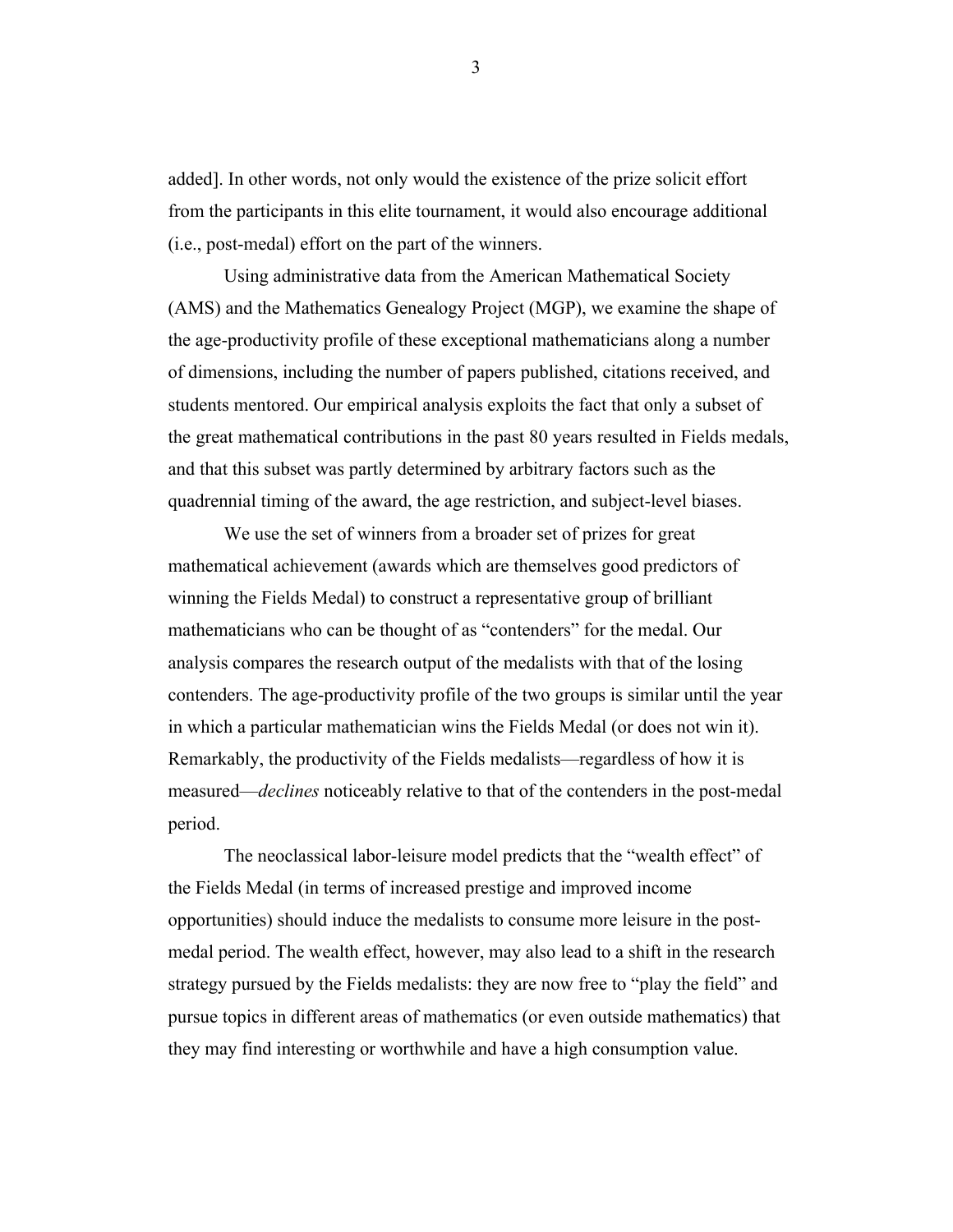We employ the notion of "cognitive mobility" (Borjas and Doran, 2014) to capture the transition in the *space of ideas* as knowledge producers move from one research topic to another over the course of a career. The AMS data classifies each published paper into one of 73 specific and narrow mathematical fields. It turns out that there is a crucial link between a mathematician's propensity for cognitive mobility across mathematical fields and the awarding of a Fields Medal. Specifically, while medalists and contenders have similar cognitive mobility rates initially, the medalists exhibit a far greater rate of mobility in the post-medal period. Because cognitive mobility is costly (e.g., additional time is required to prepare a paper in an unfamiliar field), the increased rate of cognitive mobility reduces the medalists' rate of output in the post-medal period. The data suggest that about half of the decreased rate of output is due to the increased propensity for "trying out" unfamiliar fields, often outside pure mathematics.

Every four years, the greatest mathematicians in the world gather to select new medalists and to remind them that the Fields Medal is meant to encourage their future achievement. In fact, the medal reduces the rate of publication and the likelihood that its winners produce great achievements in pure mathematics. In short, the net productivity impact of selecting winners on the basis of a tournament depends crucially on what happens as the winners adjust their behavior to take advantage of the expansion in the opportunity set.

#### **II. Historical Background**

The first Fields Medals were awarded soon after Fields' 1932 memo. The medals are traditionally awarded during the opening ceremony of the quadrennial International Congress of Mathematicians (ICM). In 1936, the medals were awarded to two mathematicians. Because of World War II, the medals were not awarded again until 1950, when they were again given to two mathematicians.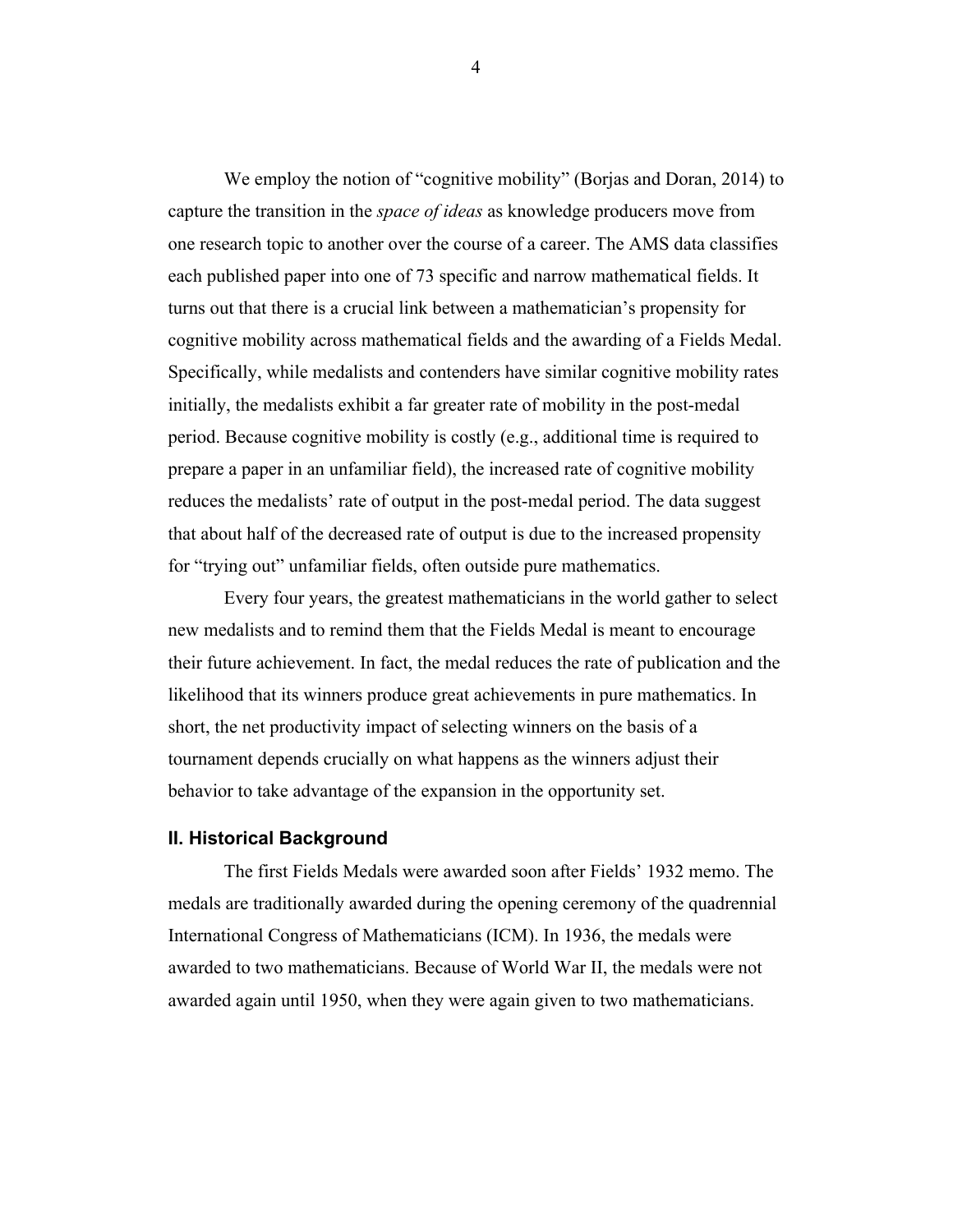Since 1950, the Fields Medal has been awarded quadrennially, to two, three, or four mathematicians in each cycle.

The initial moneys available to fund the medals were the result of an accidental surplus of funds left over after the 1924 ICM. These funds, accompanied by the bequest of Fields himself, allowed for the granting of two medals. In 1966, an anonymous donor made additional funds available allowing four medals to be awarded in each of the next two cycles (ICM, 1966). As a result, the number of Fields Medals awarded in any given 4-year cycle was not mainly determined by how many mathematicians had made fundamental advances in the relevant time period. Instead, the number often depended on how much income had accumulated in the Fields Medal account, on the availability of private anonymous donors, and on an upper limit of (initially) two or (later) four medals to be awarded by any particular Congress (ICM, 2006).

As noted earlier, the Fields Medals were designed partly to promote future mathematical achievement on the part of the recipients. This goal is sufficiently important that it has been repeated verbatim and expounded upon at nearly every award ceremony. For example, in the 1954 Congress, eminent mathematician Hermann Weyl spoke movingly to the winners: "The mathematical community is proud of the work you both have done. It shows that the old gnarled tree of mathematics is still full of sap and life. Carry on as you began!"

From its inception, the committees have interpreted Fields' desire for future encouragement to mean that the medal should be awarded to mathematicians who are "young" (ICM, 1936), and the word "young" has consistently been interpreted to mean that the medal may only be awarded to mathematicians under the age of 40 (ICM, various issues).<sup>5</sup> Most recently, the

 

<sup>5</sup> The age restriction has been applied consistently over time. For example, the 1998 ICM stated: "As *all* the Committees before us, we agreed, . . . to follow the established tradition and to interpret the word 'young' as 'at most forty in the year of the Congress'" [emphasis added].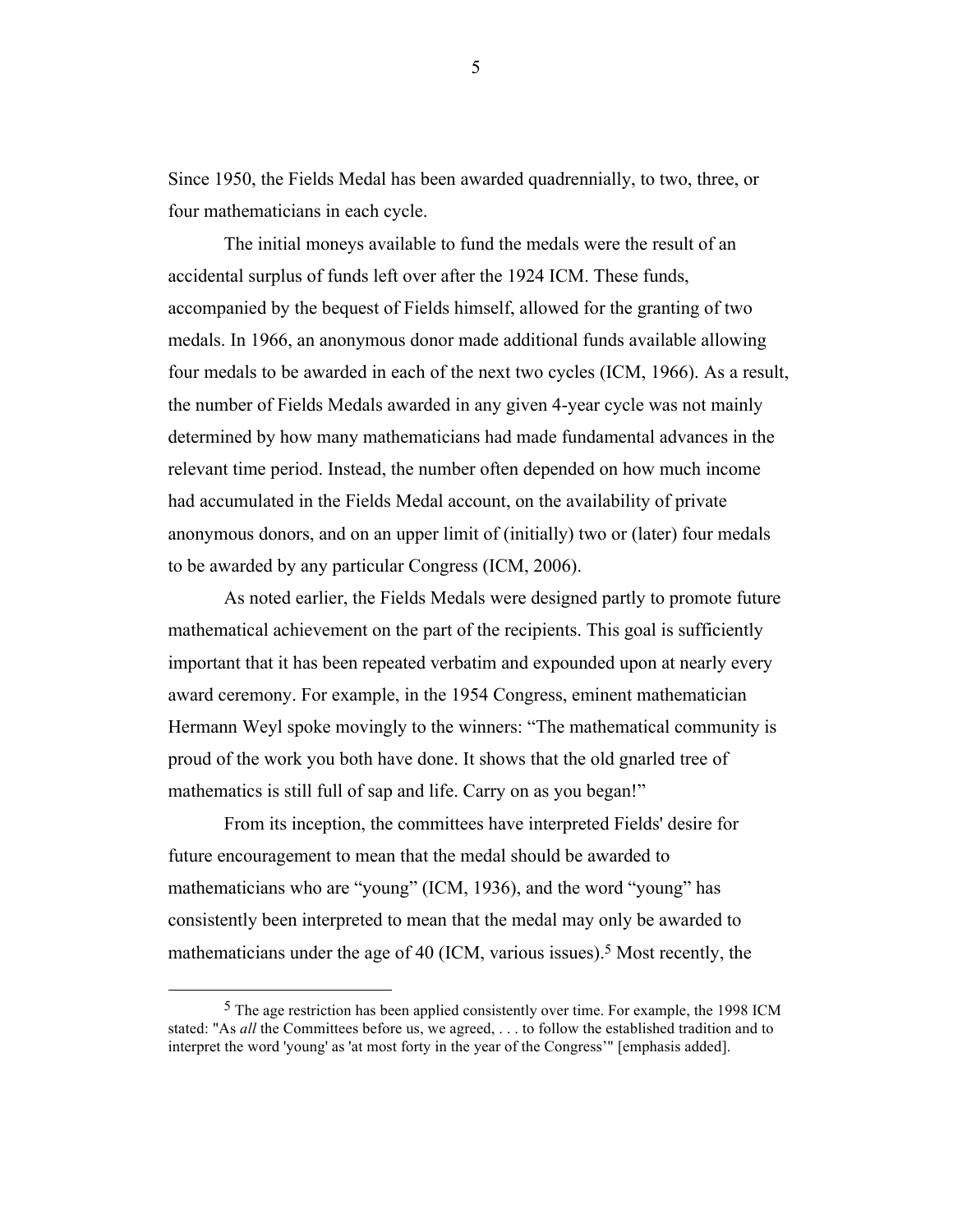2006 committee explicitly stated its requirement that a mathematician qualifies for the Fields Medal only if he has not yet turned 40 as of January 1 of the year in which the Congress meets (ICM, 2006).

The institutional restrictions on the number and age distribution of the Fields medalists introduce arbitrary variation in which subset of great mathematicians of the past eighty years received the award and which did not. As a result, many mathematicians who are widely perceived as "great architects of twentieth-century mathematics," even for work done at an early age, did not receive the Fields Medal (Tropp, 1976). There are numerous such examples. The American Mathematical Society said of mathematician George Lusztig: "[His work] has entirely reshaped representation theory and in the process changed much of mathematics" (AMS, 2008, p. 489). Although "Lusztig's exceptional mathematical ability became evident at an early stage of his career," and "it can be no exaggeration to say that George Lusztig is one of the great mathematicians of our time," he did not receive the Fields Medal (Carter, 2006, pp. 2, 42).

Similarly, the Norwegian Academy of Science and Letters (Solholm, 2010) cited John Tate for "his vast and lasting impact on the theory of numbers," claiming that "many of the major lines of research in algebraic number theory and arithmetic geometry are only possible because of [his] incisive contributions and illuminating insights." Nevertheless, Tate also did not receive a Fields Medal.

In fact, considering the number of mathematicians who are regularly lauded by the various National Academies of Sciences and Mathematical Societies for (re)inventing new subfields of mathematics, it is clear that the 52 Fields Medals that have been awarded (as of 2013) are insufficient to cover even half of all the great achievements that have made modern mathematics possible. Hence it should not be particularly surprising that Robert Langlands, a mathematician whose work specifically inspired and made possible the contributions of at least two Fields Medalists (Laurent Lafforgue and Ngô Bảo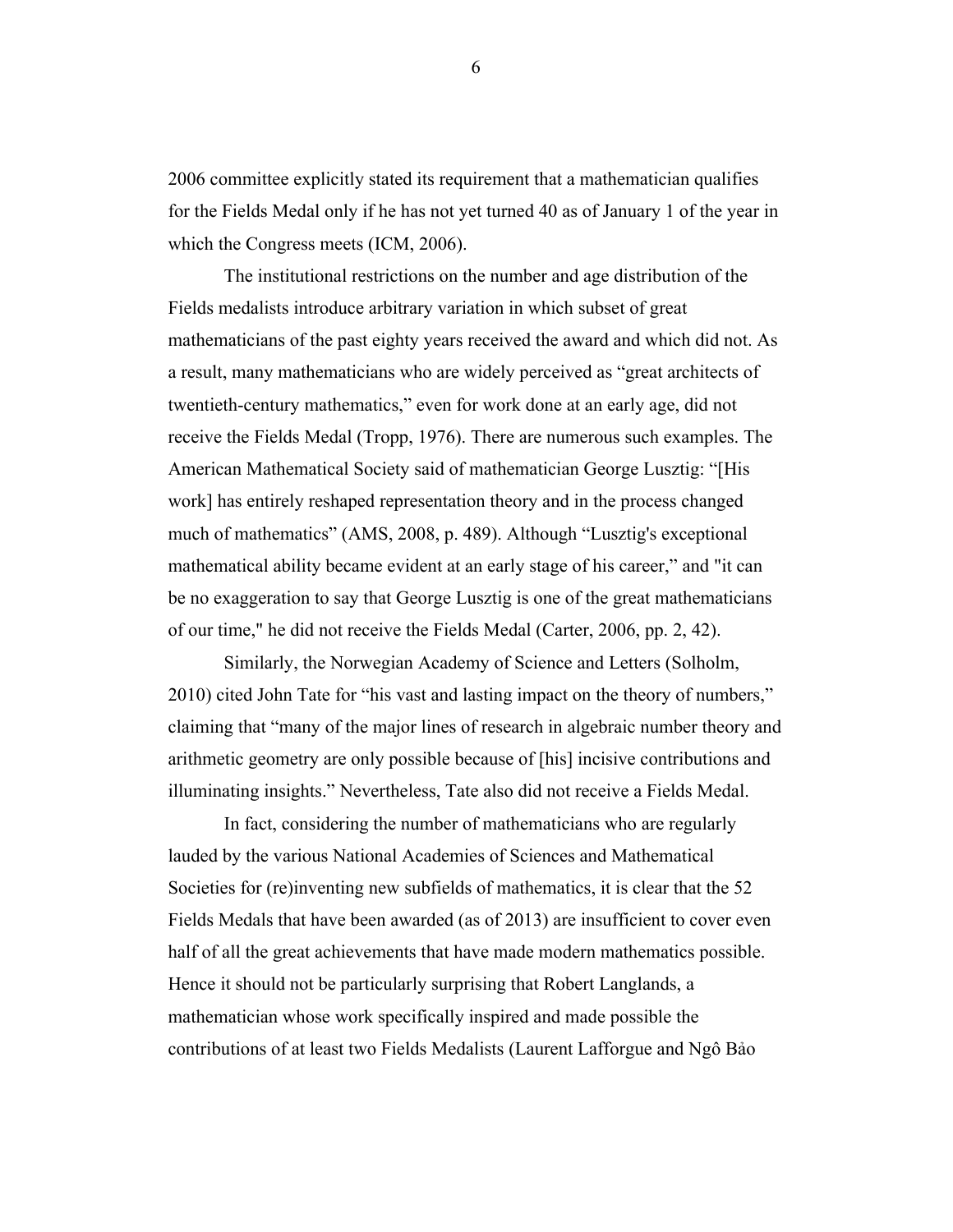Châu), and who founded the most influential program connecting number theory and representation theory, did not receive the Fields Medal himself.

Historians of the Fields Medal have also documented the "bias" that causes some fields and styles of mathematics to be better represented among winners (Monastyrsky, 2001). For example, Langlands (1985, p. 212) wrote of mathematician Harish-Chandra: "He was considered for the Fields Medal in 1958, but a forceful member of the selection committee in whose eyes Thom [one of the two Fields medalists that year] was a Bourbakist was determined not to have two. So Harish-Chandra, whom he also placed on the Bourbaki camp, was set aside."6

Similarly, the arbitrary age cut-off and the four-year periodicity of the award work together to exclude mathematicians who obviously should have received the medal. The *New York Times* obituary of Oded Schramm states: "If Dr. Schramm had been born three weeks and a day later, he would almost certainly have been one of the winners of the Fields Medal…But the Fields Medals, which honor groundbreaking work by young mathematicians, are awarded only once every four years and only to mathematicians who are 40 or under. Dr. Schramm was born on Dec. 10, 1961; the cutoff birth date for the 2002 Fields was Jan. 1, 1962. Wendelin Werner, a younger mathematician who collaborated with Dr. Schramm on follow-up research, won a Fields in 2006" (Chang, 2008).

In short, while it is tempting to claim that the 52 Fields medalists are in a class by themselves, and that there are no losing contenders with equivalent or better early achievements, this view does not correspond with what mathematicians themselves have written. As the ICM noted: "we must bear in

 

<sup>&</sup>lt;sup>6</sup> The goal of the French Bourbaki group was to write down all of mathematics as a linear development from general axioms. The arbitrariness of the decision to exclude Harish-Chandra is doubly ironic: "Harish-Chandra would have been as astonished as we are to see himself lumped with Thom and accused of being tarred with the Bourbaki brush, but whether he would have been so amused is doubtful, for it had not been easy for him to maintain confidence in his own very different mathematical style in face of the overwhelming popular success of the French school in the 1950s" (Langlands, 1985, p. 212).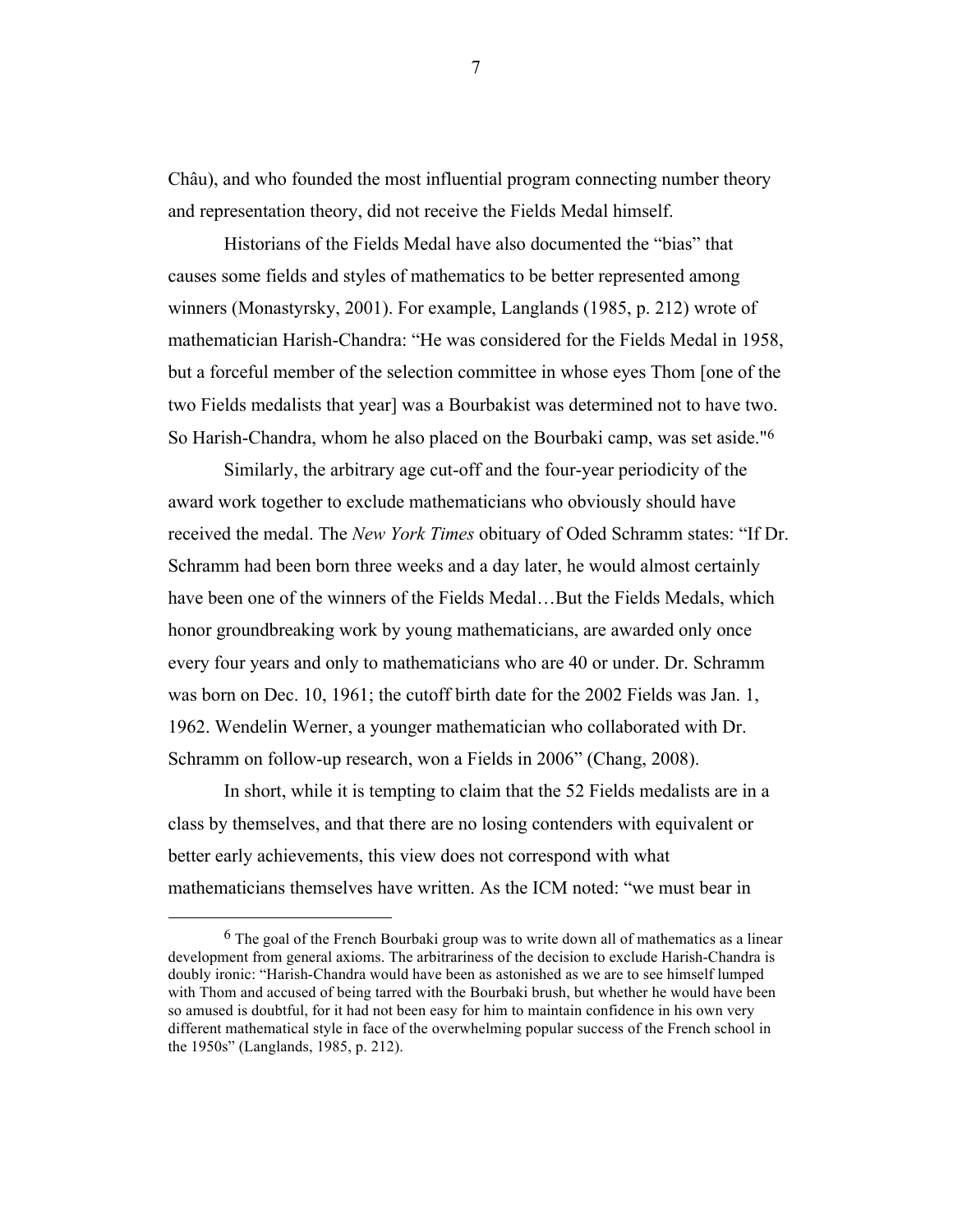mind how clearly hindsight shows that past recipients of the Fields' medal were only a selection from a much larger group of mathematicians whose impact on mathematics was at least as great as that of the chosen" (ICM, 1994). The arbitrariness in the number, timing, and field distribution of Fields medalists means that a similarly great group of "contenders" should exist that can be contrasted with the winners in a difference-in-differences strategy to determine how winning the medal influences productivity and research choices.

### **III. Data**

To measure the life cycle productivity of elite mathematicians, we use the comprehensive data contained in the AMS *MathSciNet* archives. The AMS provided us with a database that reports the number of papers published by every mathematician in the world, by field and year, since 1939. The AMS professional staff assigns each publication in mathematics to one of the many fields that make up the discipline (and this information will prove useful below). Our database contains the author-year-field information at the two-digit field level, classifying every publication over the 1939-2011 period into one of 73 different fields. The database also contains information on the number of citations received by the papers. It is important to note, however, that the AMS citation data is incomplete. In particular, it only counts citations in a limited number of journals (which include the most important journals in mathematics), and only reports the post-2000 citations received by a paper (regardless of when the paper was published).

We wish to determine what the post-medal career path of Fields medalists would have looked like had they not been awarded the medal. Because of the capricious events affecting the selection of the subset of great mathematicians who received the medal, we conjecture that there should exist a comparison group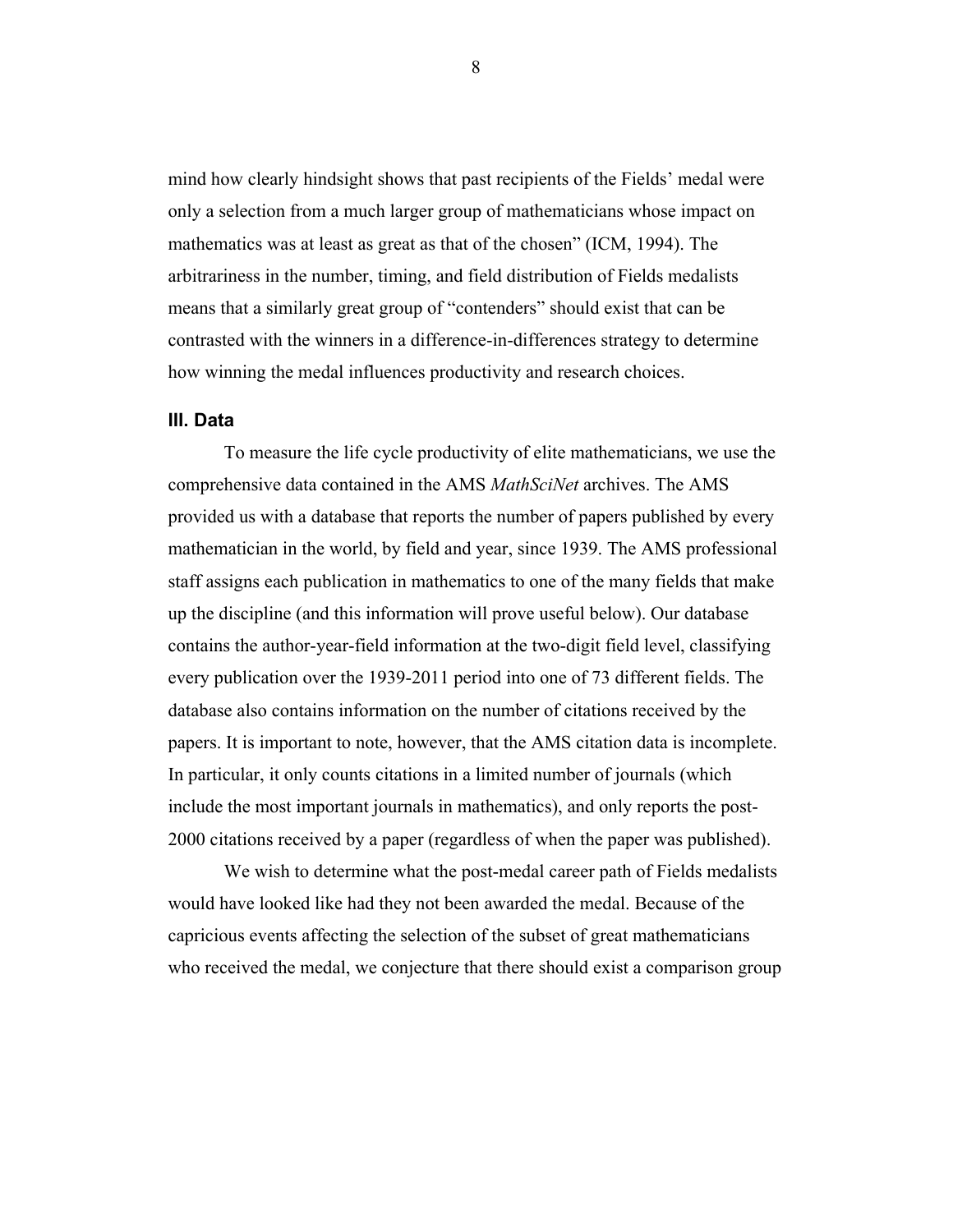of mathematicians who did similarly path breaking work before the age of 40, but who did not receive the medal and can serve as a control group.<sup>7</sup>

We use a systematic and easily replicable method for constructing the set of "contenders."8 Specifically, our construction of the control group starts out by including the winners of six other major mathematical awards with roughly similar goals as the Fields Medal. It turns out that winning any one of these prizes is a good predictor for receiving a Fields Medal.

First, we consider the two most prestigious general mathematics prizes (after the Fields Medal), which tend to be given closer to the end of a mathematician's career. Both the Abel Prize and the Wolf Prize cover the entire breadth of the mathematics discipline and are only given to mathematicians who have made extraordinary contributions. The Abel Prize, which has a significantly higher monetary value than the Fields Medal (nearly \$1 million versus \$15,000), began to be awarded in 2003 to one or two mathematicians a year.9 The Wolf Prize has been awarded annually since 1978, typically to two mathematicians

 $7$  An alternative to the difference-in-differences approach would be the use of instrumental variables. The obvious choice of an instrument for winning the Fields Medal is given by the combination of the quadrennial timing of the award and the age cut-off: some mathematicians have almost four more years to compete for the Fields Medal than others. While the resulting variation in the maximum number of "eligible work years" is positively related with winning the Fields Medal in the sample of contenders constructed below, the Angrist-Pischke multivariate *F*-tests of excluded instruments show that the relationship is not sufficiently strong to make it a useful instrument by itself.

<sup>8</sup> We could also rely on statistical matching based on papers per year or citations per paper to construct a sample of contenders from the universe of all mathematicians. This more mechanical approach, however, ignores the valuable information embedded in the profession's willingness to publicly acclaim a particular person's contributions with a scarce award. It would also be difficult to operationalize because a key variable in the matching algorithm would be year of birth (which determines eligibility for the Fields Medal). The birth year would need to be uncovered one at a time through archival research or one-on-one contact for the universe of potential matches in the AMS data.

 $9$  The Abel Prize creates a multi-stage tournament for mathematicians. As in Rosen (1986), Fields medalists may wish to keep participating in the tournament in order to receive the sizable monetary award associated with the Abel Prize. The changed incentives, however, are unlikely to affect our results because the Abel Prize began late in the sample period.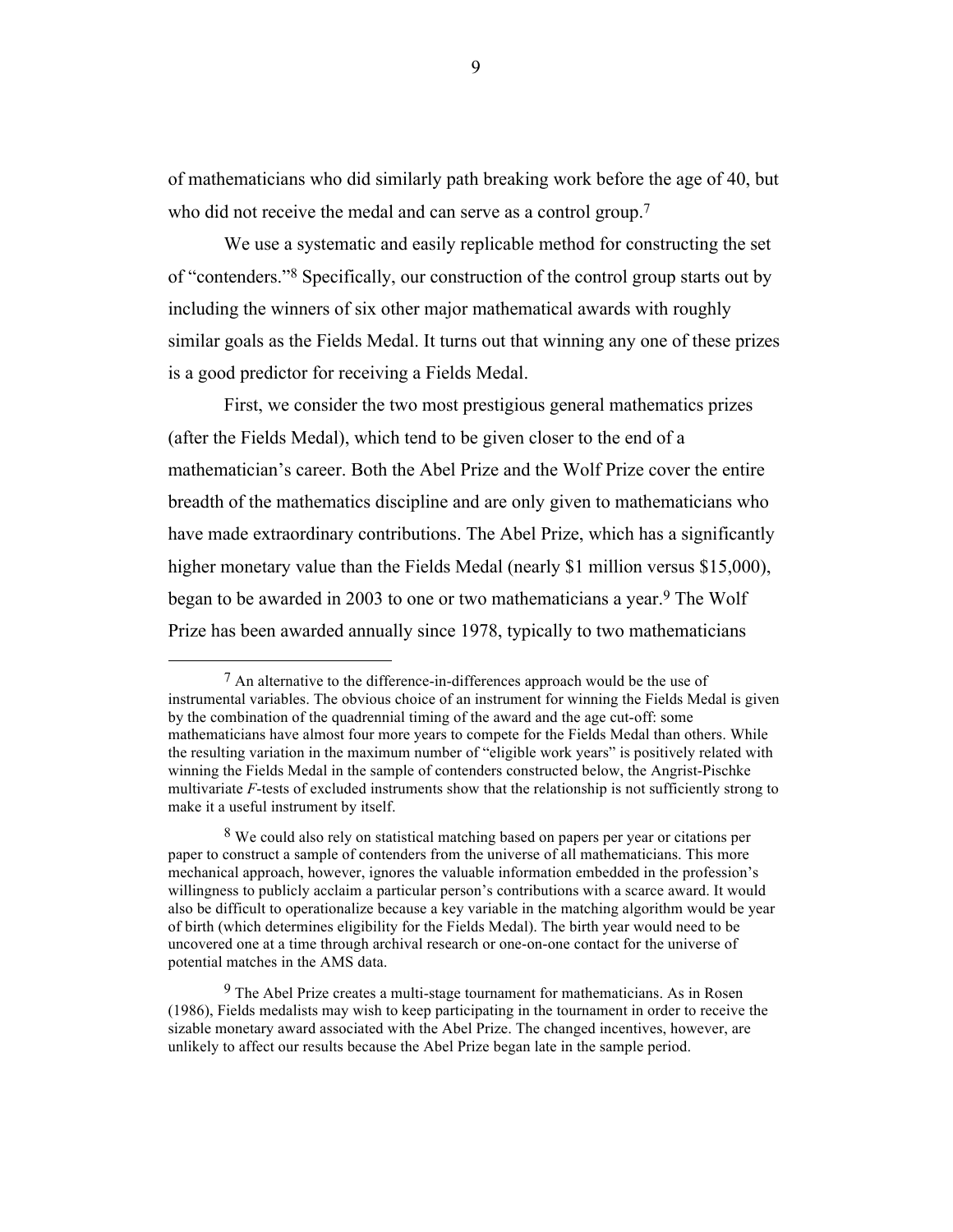(although no prize has been awarded in some years). Any mathematician who won either of these prestigious awards (and did not win the Fields Medal) is clearly a key formulator of modern mathematics and automatically becomes part of our group of potential contenders.

In addition to these two general prizes, there are a number of prestigious area-specific prizes in mathematics. Specifically, we consider the four most prestigious area-specific awards for: algebra (the Cole Prize of the AMS); analysis (the Bôcher Prize of the AMS); geometry (the Veblen Prize of the AMS), and the study of Fourier series (the Salem Prize). We add into our group of potential contenders any mathematicians who won one of these four area prizes before the age of 40 (and did not win the Fields Medal).<sup>10</sup>

This algorithm yields the names of 92 potential contenders who contributed significantly to at least one of the key subject areas of mathematics or to mathematics as a whole, but who did not receive the Fields Medal. There is a very strong correlation between winning any of these prizes and winning the Fields Medal: 52 percent of the Fields medalists also won at least one of these prestigious awards. The predictive power of each prize is as follows: 5 out of the 13 Abel Prize winners also won the Fields; as did 13 out of the 54 Wolf Prize winners; 3 out of the 26 Cole Prize winners; 4 out of the 32 Bôcher Prize winners; 4 out of the 29 Veblen Prize winners; and 7 out of the 48 Salem Prize winners.

Our empirical strategy requires us to determine if a mathematician is eligible for the Fields Medal in any particular cycle, so that we need to observe the mathematician's date of birth. Although the AMS data does not provide this information, we ascertained the birth date (through internet searches for each mathematician's *curriculum vitae* or personal contact) for all Fields medalists and

<sup>&</sup>lt;sup>10</sup> There are many other mathematical prizes around the world, but they are less prestigious or worse predictors of winning the Fields Medal. For example, none of the winners of the AMS Cole Prize for Number Theory went on to win the Fields Medal.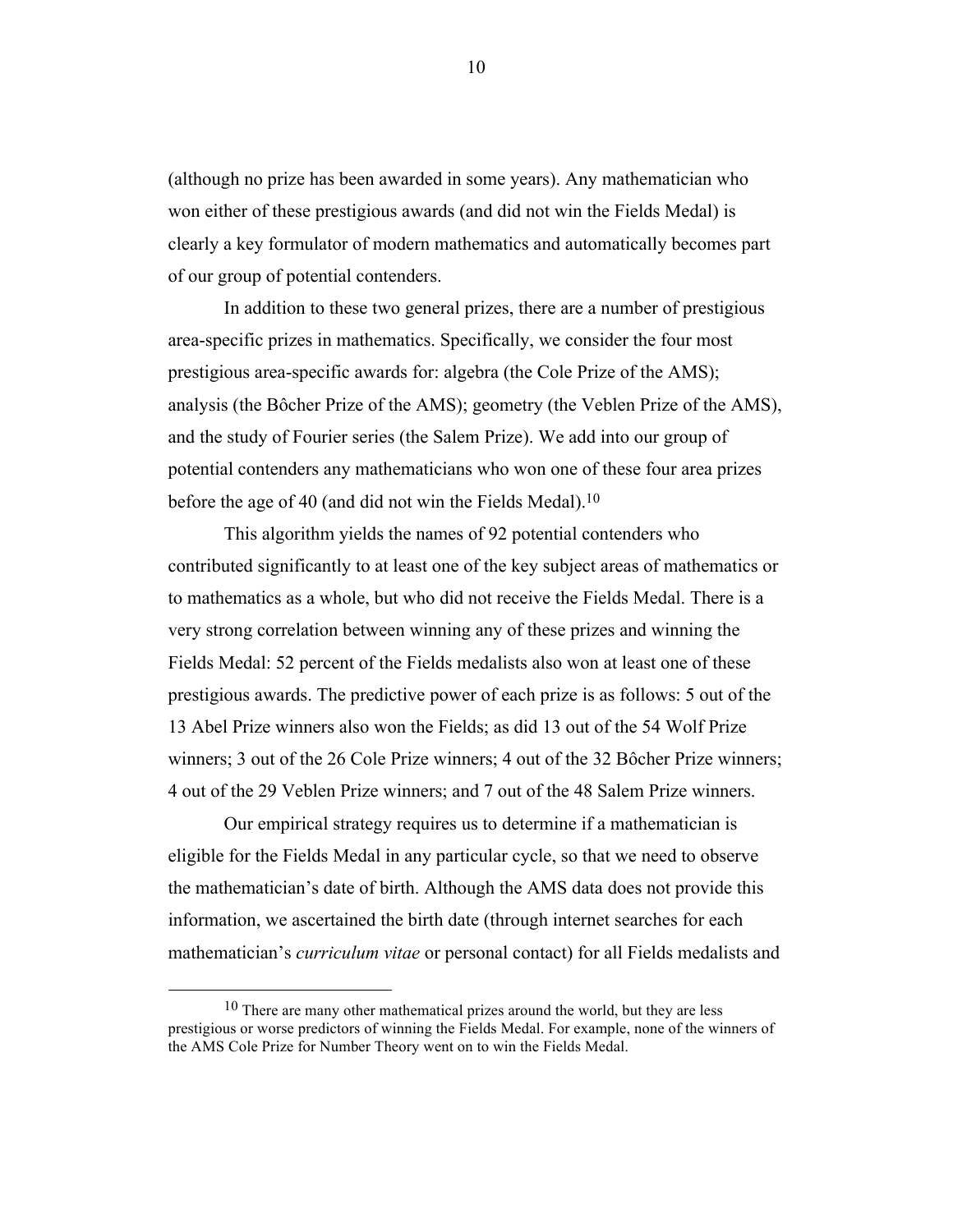for almost all of the potential contenders. The systematic archival of publications by *MathSciNet* started in 1939, and some mathematicians in our sample published in their teenage years, so we restrict the study to those born in or after 1920. Further, we exclude the 6 potential contenders for whom we could not confirm a date of birth. This leaves us with a sample of 47 medalists and 86 potential contenders. The Appendix Table presents the combined list of all winners, a list that includes all the mathematicians mentioned in our historical survey.

There is obviously a great deal of variation in the mathematical significance and timing of the work of the potential contenders. For example, the narrowness of the area prizes suggests that the contribution of some of these winners, although very important in that particular area, may not have the "breadth" required to generate sufficient interest in the broader community of mathematicians. Similarly, some of the contenders (who perhaps went on to win one of the general prizes) may have produced their best work after their eligibility for the Fields Medal ended. Hence we whittle down the list of 86 potential contenders by examining how often other mathematicians cite the work that the contenders produced during the years they were eligible for the Fields Medal.

A recipient of the Fields Medal cannot have turned 40 after January 1 of the year in which the medal is awarded. For example, the 2010 medal cycle would have been the last cycle for a person born anytime between January 1, 1970 and December 31, 1973. Even though the contenders born in this time frame did not win in their last shot at the medal, the incentives for "impressing" the Fields Medal committee ended in 2010. Hence we assign the year 2010 as the "medal year" for these contenders to separate the pre- and post-medal periods. We used a similar exercise to ascertain the medal year of all the contenders in our sample. A mathematician's eligibility period is then given by the years between the mathematician's first publication and the medal year.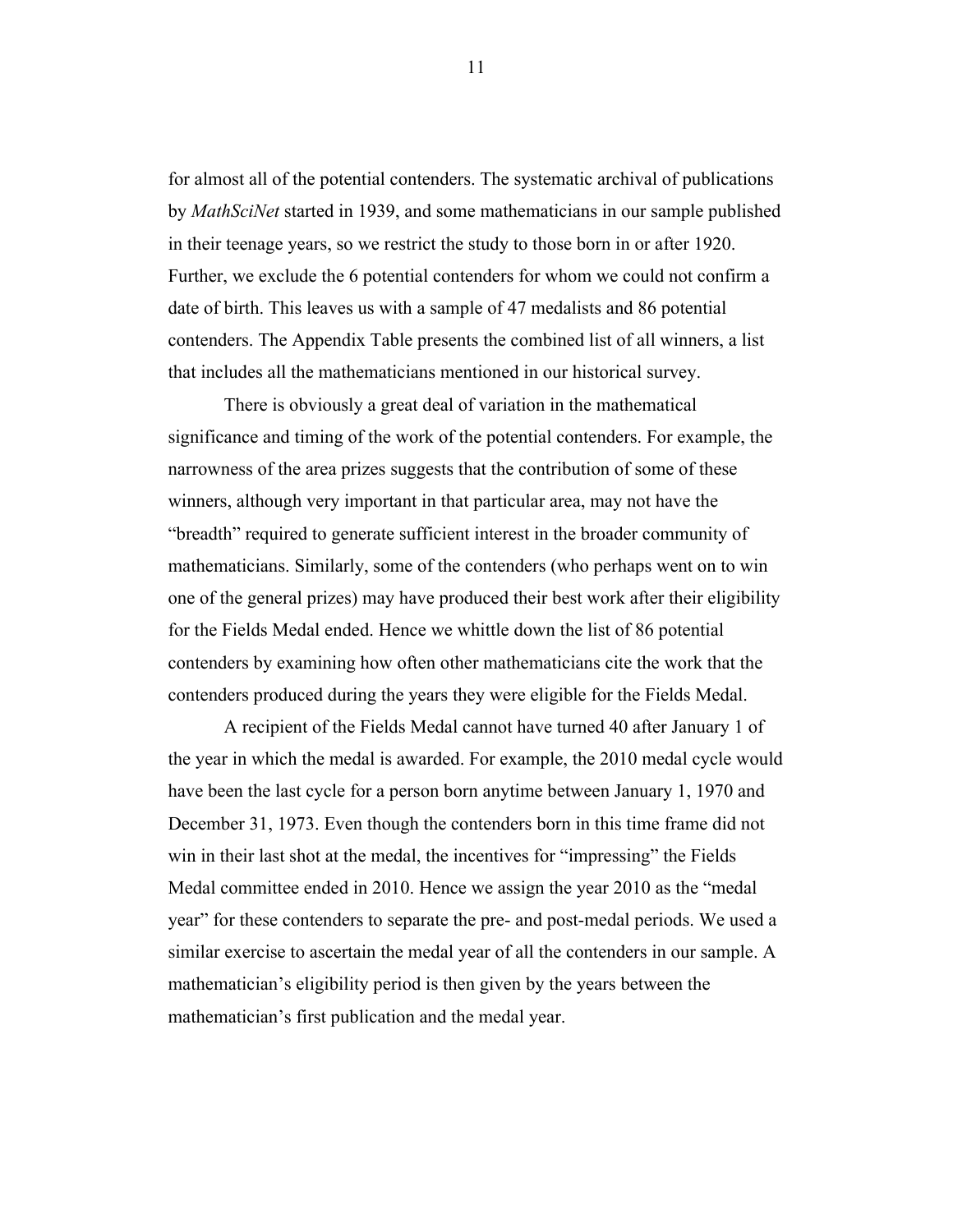We calculate the annual rate of citations generated by a potential contender during his eligibility period by dividing the total number of citations received by papers published in this period (cumulative as of October 2011) by the number of years in the eligibility period. We then define the final set of contenders as the 43 mathematicians in this group whose annual eligibility-period citation rate is above the median. In other words, our final group of contenders represents "la crème de la crème" of mathematicians who did widely recognized work during the eligibility period and who did not win the Fields Medal.<sup>11</sup>

Table 1 reports summary statistics for the sample of Fields medalists as well as for the control group (using both the final list of contenders with abovemedian citations, as well as the group of all 86 prize winners).12 The table also reports comparable statistics (when available) for a sample of "professional mathematicians," which we define as the group of mathematicians in the AMS archive whose first and last published papers span at least a 20-year period.

Obviously, both the Fields medalists and the contenders publish much more and receive many more citations than the average mathematician. There is, however, relatively little difference in measured productivity between the final group of contenders and the Fields medalists. The medalists published 3.1 papers per year during their career, as compared to 3.6 papers for the contenders. The typical paper published by a medalist received 21.0 citations, as compared to 17.5

<sup>&</sup>lt;sup>11</sup> An alternative way of defining the final set of contenders would be to calculate the annual rate of papers published during the eligibility period, and select the 43 mathematicians whose annual rate of output is above the median. The evidence reported below is similar if we used this alternative definition. We also accounted for the fact that the nature of the AMS citation data could imply that the number of citations received by more recent mathematicians may be greater than the number received by mathematicians active in the 1950s and 1960s. We defined the final set of contenders based on the above-median ranking of the residual from a regression of the per-year number of citations in the eligibility period on the calendar year of first publication, and the results are very similar to those reported in the next two sections.

<sup>&</sup>lt;sup>12</sup> We ignore the posthumous publications of the Fields medalists and contenders.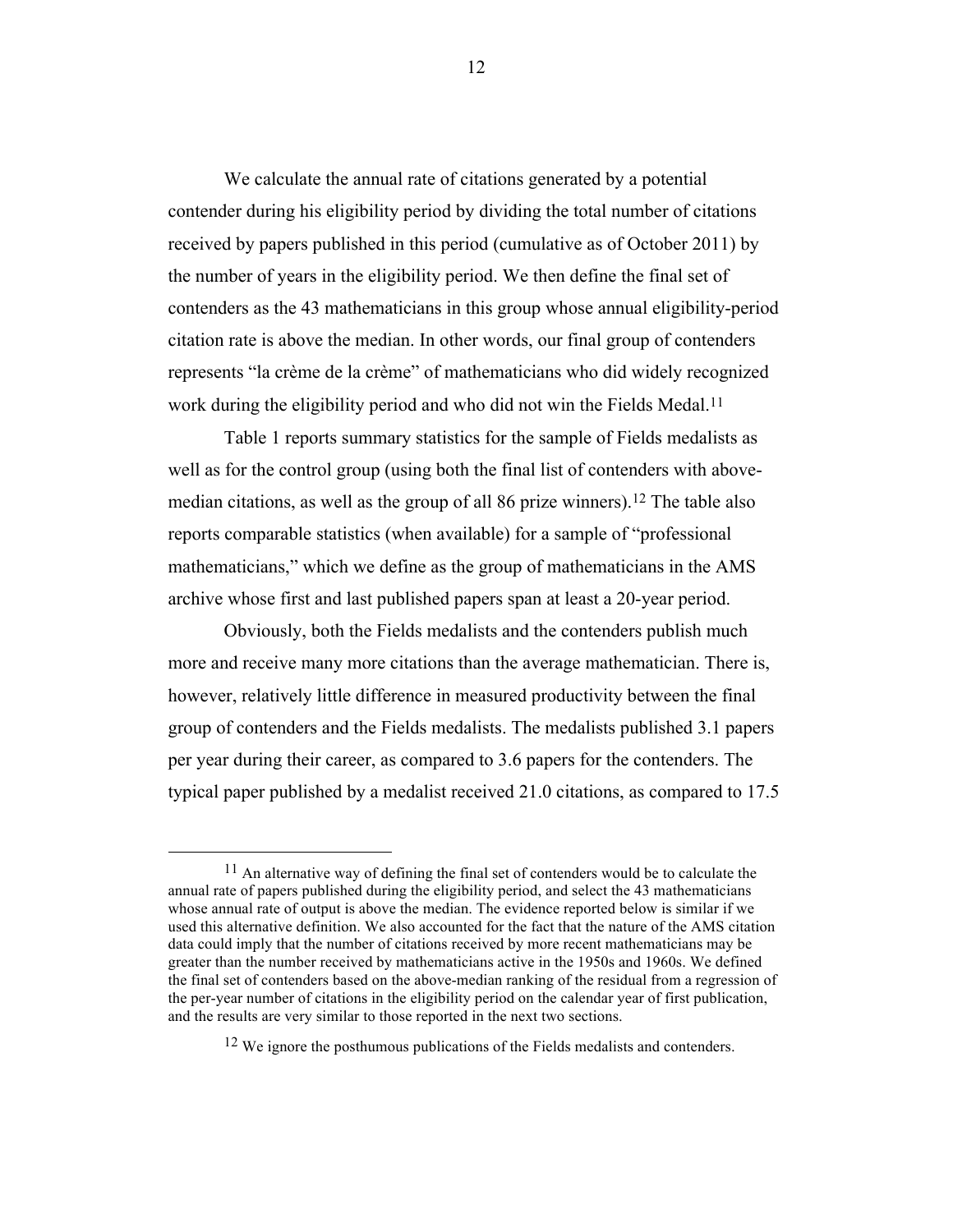citations for the contenders. The average mathematician in both groups was born around 1950, and they each published their first paper at the early age of 23 or 24.

The table also summarizes the rate of output by age, calculating the average number of papers published annually by the medalists and the contenders between the ages of 20-39 and 40-59. The data reveal suggestive differences. The medalists and the contenders published essentially the same number of papers per year in the early part of the career (3.4 papers), but the medalists published 1.2 fewer papers per year after age 40. This striking pattern presages the nature of the empirical evidence that will be documented in subsequent sections.

#### **IV. The Fields Medal and the Age-Productivity Profile**

Despite the plethora of important prizes that a brilliant mathematician can potentially receive, the prestige of the Fields Medal is substantially greater than that of any other prize. In fact, the ICM Fields Medal announcement emphasizes that the prestige effect is far greater than the accompanying monetary award: "The Fields Medals carry the highest prestige of all awards in mathematics. This prestige does not derive from the value of the cash award, but from the superb mathematical qualities of the previous Fields Medal awardees" (ICM, 2010).

Nevertheless, it is obvious that the financial impact of the Fields Medal on a mathematician's lifetime wealth is not limited to the \$15,000 monetary prize. Fields medalists are likely to see a substantial expansion in their opportunity set, in terms of high-quality job offers, additional research funding, and many other career opportunities. It is conceivable, therefore, that the wealth effect (broadly defined) could be sizable and could alter the medalist's post-medal behavior.

The neoclassical labor-leisure model suggests that the wealth effect should increase the consumption of leisure by the Fields medalists relative to that of the contenders. As a result, we should not be surprised if the "weight of the prize" (or, perhaps more appropriately, the "wealth of the prize") does indeed slow the Fields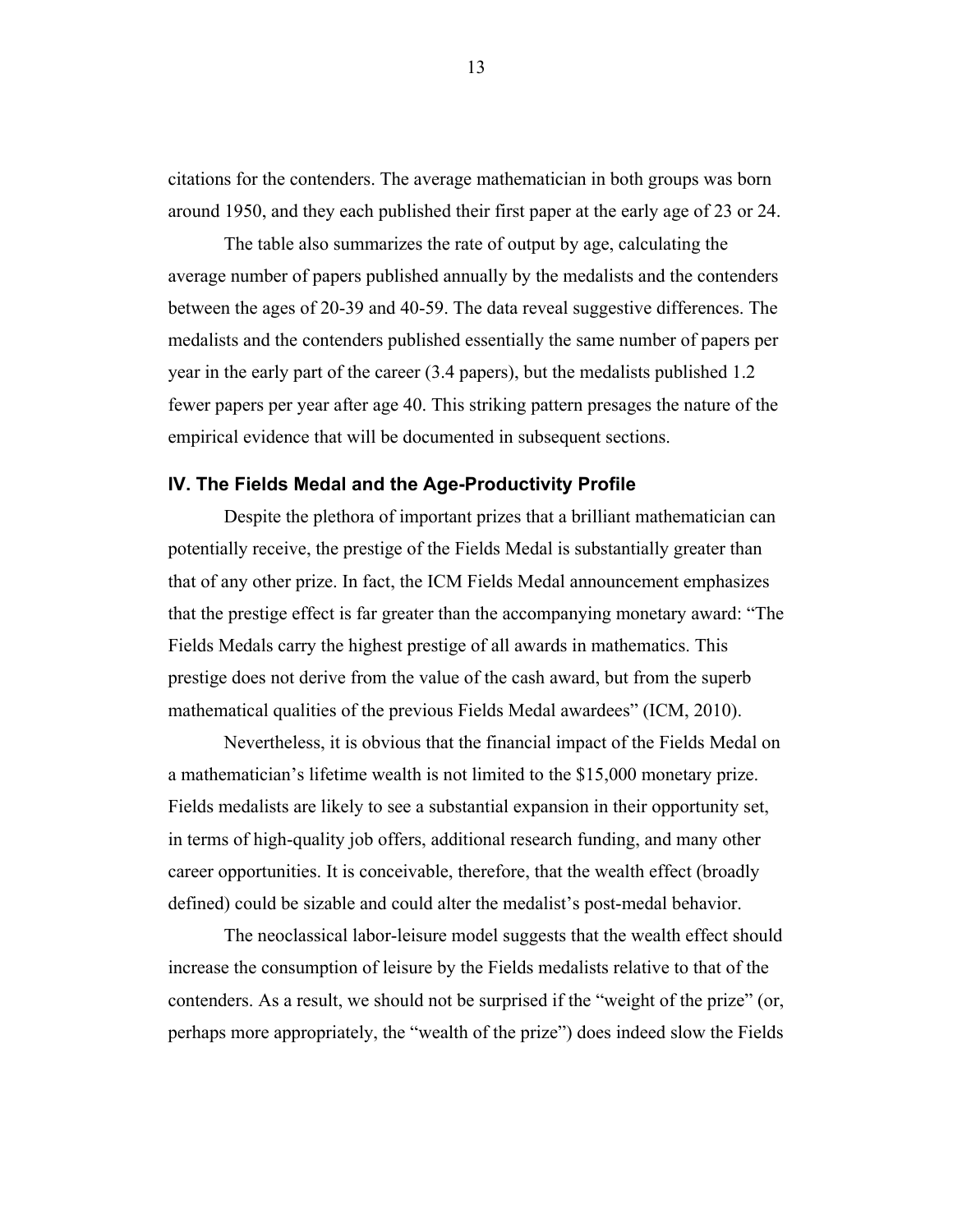medalists down. Moreover, the wealth effect might influence the mathematician's choice of research topics, either because the mathematician can now afford to explore topics that are essentially "consumption goods" or because the medalist feels that he can pursue "riskier" topics. These shifts in research interests, discussed in more detail below, also have productivity consequences.

We initially measure the productivity of the elite mathematicians by the number of papers published in each year. Figure 1 illustrates the life cycle trend in the average number of papers published by both the medalists and the control group (i.e., the subset of contenders who have above-median citations in the eligibility period). Specifically, the figure plots the average number of papers published per year by the medalists and the contenders at the prime of their career, *relative* to the medal year. The Fields medalists are plotted relative to the year they actually received the medal (a zero on the *x*-axis represents the year of the prize); the contenders are plotted relative to the last year of their eligibility for the medal (a zero on the *x*-axis represents the last year of their eligibility).

It is evident that the medalists and the contenders had very similar ageproductivity profiles during the eligibility period, publishing around 3 to 4 papers per year. The figure also shows, however, a dramatic drop in the annual rate of output for the medalists that coincides with their receipt of the Fields Medal. A decade or two after the Fields medal, the average medalist published around 1.5 fewer papers per year than the average contender.

Of course, these differences could be due to factors that cannot be controlled for by the graphical analysis, including individual fixed effects, calendar-year effects, and age differences. We stack the annual data in our panel of medalists and contenders, and estimate the regression model:

(1) 
$$
y_{it} = \delta_i + \delta_t + \alpha T_i + \beta (T_i \times F_i) + Z_i \gamma + \varepsilon,
$$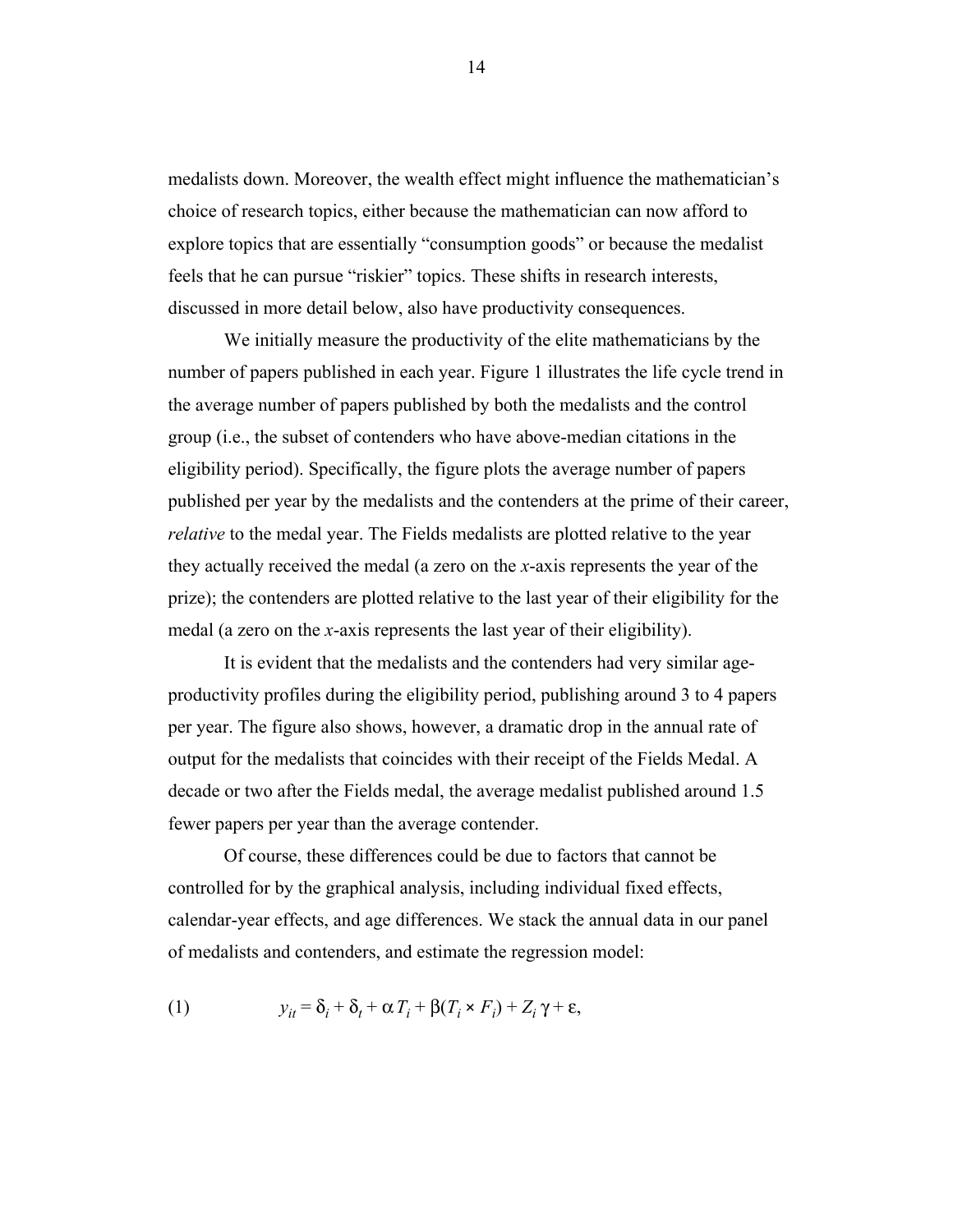where  $y_{it}$  gives the number of papers published by mathematician  $i$  in calendar year *t*;  $\delta_i$  and  $\delta_t$  are vectors of individual and calendar-year fixed effects, respectively; *T* is a dummy variable indicating if the observation refers to the post-medal period; *F* is a dummy variable indicating if mathematician *i* won the Fields medal; and *Z* is a set of background characteristics that includes the mathematician's age (introduced as a fourth-order polynomial). The data panel contains one observation for each mathematician for each year between the year of the first publication and the most recent year of "potential activity" (if alive) or the year of death. The coefficient  $\alpha$  measures the difference in the annual rate of publication between the post- and pre-medal periods for the contenders, while the coefficient β measures the relative change in this gap for the Fields medalists.

Table 2 reports the estimated coefficients using a variety of alternative specifications. The first two columns report coefficients when the control group is formed by the sample of contenders with above-median citations in the eligibility period. Row 1 reports the simplest regression model. The estimate of  $α$  is small, suggesting no substantial difference in the average annual product of the contenders in the pre- and post-medal periods. The estimate of  $\beta$  is negative and around -1.4, indicating a (relative) drop of more than one paper per year in the post-medal period for the Fields medalists. In other words, even after controlling for individual-specific productivity differences and aging effects, there is a sharp decline in the productivity of the medalists after they were awarded the medal.

The specifications changes reported in the remaining rows of Table 1 corroborate this finding. Row 2 uses the log number of papers per year as the dependent variable, but excludes from the regression those (relatively few) years where the elite mathematicians did not publish at all. The log papers regression shows a 24 percent decline in productivity in the post-medal period. Row 3 reports the coefficient from a quantile regression where the dependent variable is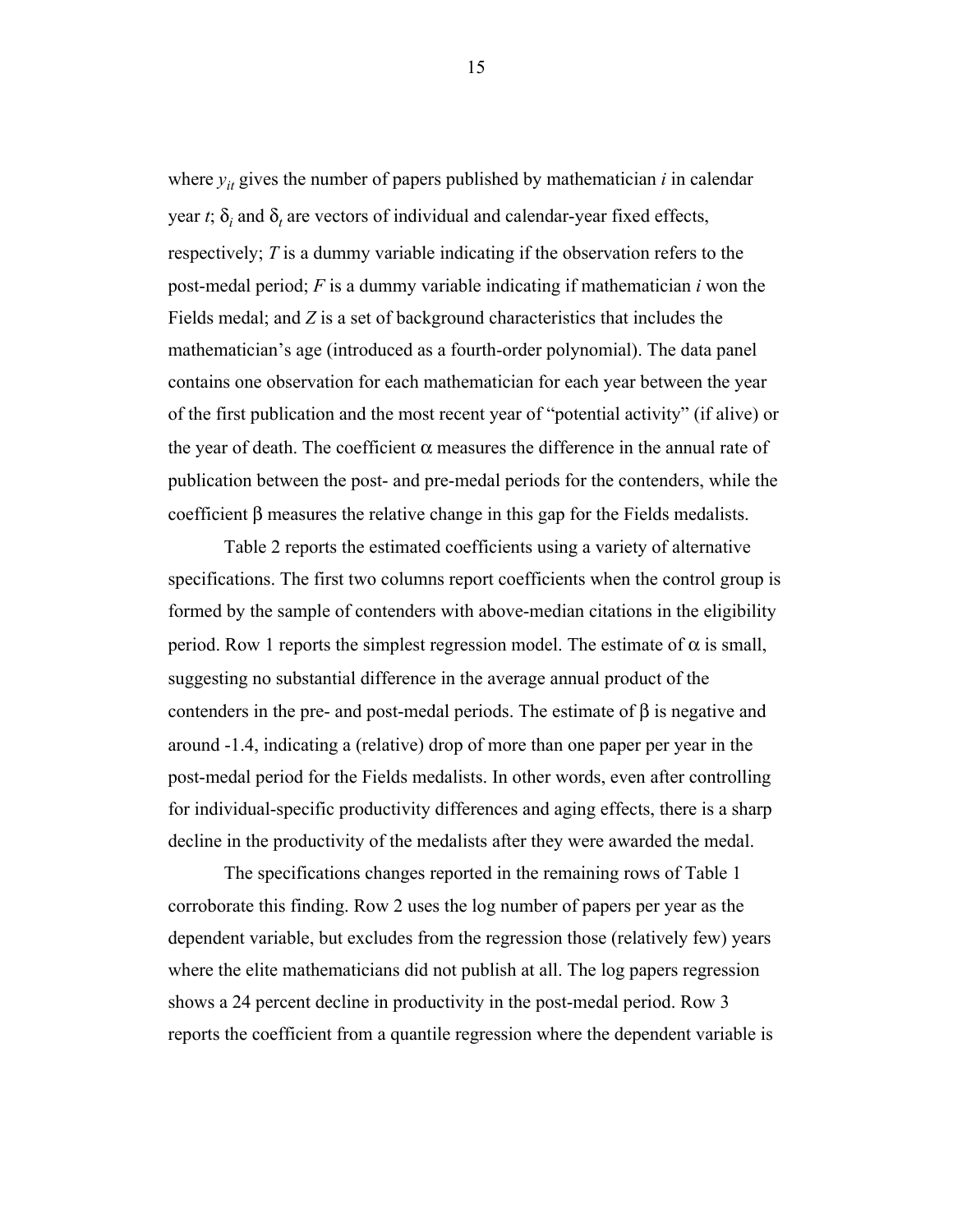the median number of papers per year (using bootstrapped standard errors clustered at the mathematician level). The regression shows a decline of -0.7 papers per year in the post-medal period. Finally, the last two rows of the table use alternative methods for ascertaining the "medal year" in the sample of contenders: either at age 36 (the median age at which Fields medalists actually receive their medal) or age 40 (the maximum age of eligibility). The estimate of the coefficient β is robust to these alternative definitions.

The last two columns of the table report the estimated coefficients when the control group includes all 86 members of the sample of contenders (i.e., all the prize winners without any quality cutoff). Regardless of the method used to define the sample of contenders, the regression coefficients are similar. The data reveals that the Fields medalists produce between 0.9 and 1.4 fewer papers per year in the post-medal period (or roughly a 20 percent decline in productivity) than would be predicted either from their previous output or from the output of other great mathematicians who did not win the highly coveted prize.<sup>13</sup>

The decline in the annual number of publications cannot be attributed to either the effect of mechanical mean reversion or to an "expectation bias" among the members of the award committee. Suppose that a mathematician's observed productivity at a point in time has a transitory component. As Lazear (2004) notes, the population of mathematicians whose productivity is above some bar at time *t* will always show an average decline in productivity after time *t* due to mean reversion in the transitory component of output. To avoid this type of contamination, we restricted our analysis to contenders who had similarly high

 

<sup>&</sup>lt;sup>13</sup> We also examined the robustness of our results to the use of the Abel and Wolf prizes in the construction of the sample of contenders in two alternative ways: by excluding from the sample the medalists and contenders who *did* win the Abel or Wolf prize; or by excluding from the sample the medalists and contenders who did *not* win the Abel or Wolf prize. The first comparison leads to similar results to what we report here; remarkably, even the second comparison, on a miniscule sample, shows that the eleven Fields medalists who won the Abel or Wolf have a period of unusually low output after winning the Fields.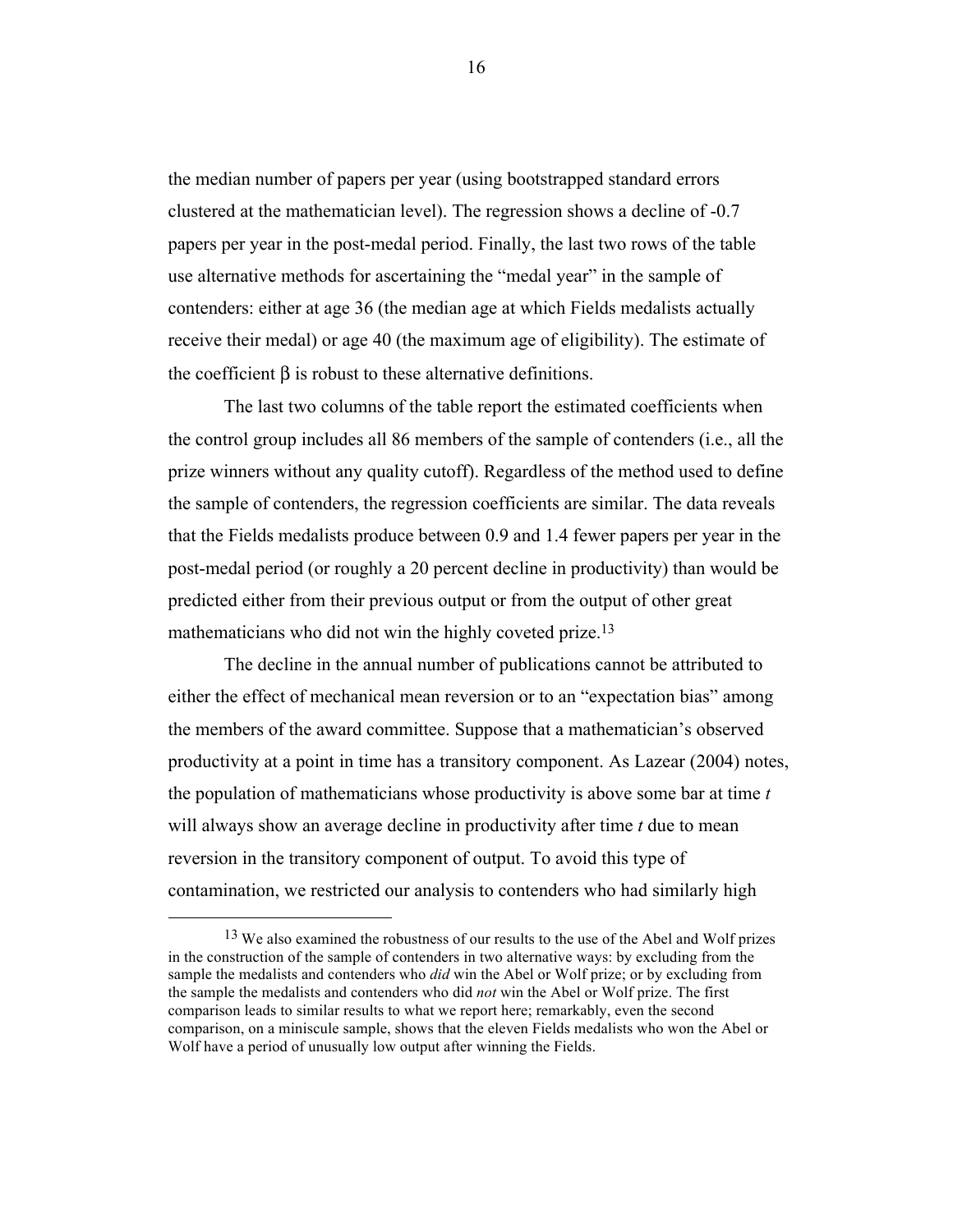productivity in the Fields Medal eligibility period. As a result, any mean reversion should operate equally on both groups.

Second, the award committee members, containing some of the best mathematicians in the world, surely observe future predictors of productivity among the contenders that we cannot measure in a publication database, and they may be swayed by this private information in their discussions. Given the future expectations bias, therefore, it would not be surprising if the tournament winners do *better* in the post-tournament period. This bias would imply that our regression coefficients *understate* the true post-medal productivity decline.

We suspect, however, that this bias is less likely to be important in the context of the Fields Medal than in comparable tournaments in "softer" sciences, such as the John Bates Clark Medal in economics. First, publication lags in pure mathematics are considerably smaller than they are in economics; a mathematics paper may be in print six months after the proof is complete. Second, mathematicians are, by necessity, far less open about discussing the nature of their ongoing work and the theorems they are trying to prove before a paper has been peer-reviewed and accepted by a journal. Finally, even the private information that a mathematician is out to prove Hilbert's Eighth Problem is unlikely to influence the Fields Medal committee, as the resulting proof will either be correct or not and the committee cannot determine the validity of the proof in advance. In contrast, an interesting and fertile research agenda in applied economics can often produce exciting papers regardless of the direction in which the data points.<sup>14</sup>

The AMS data also allows us to examine other output effects of the Fields Medal. Table 3 re-estimates the basic regression model using alternative

 

<sup>&</sup>lt;sup>14</sup> The favorable productivity effect of the John Bates Clark medal reported in Chan et al, (2013) could be interpreted in this context. In the absence of a true experiment, a comparison of the post-medal output of the medalists with a losing group of contenders who have similar premedal productivity will likely be biased towards finding larger post-medal output among the winners.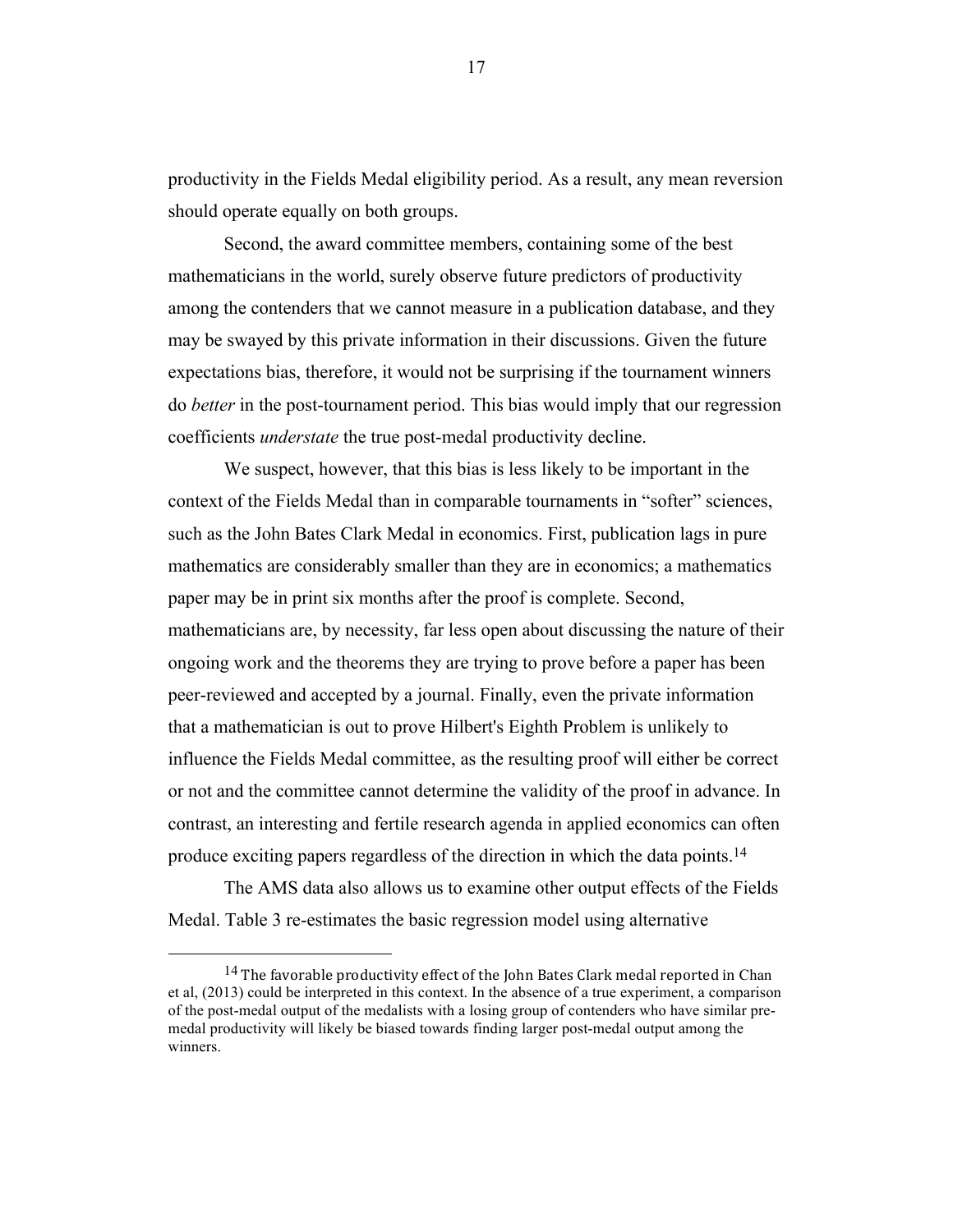dependent variables. The dependent variable in row 1 is the probability that a mathematician publishes at least one paper in a given year. The relative probability of publishing a paper falls by about 11.8 percentage points for the medalists in the post-medal period. Row 2 uses the number of citations generated by papers written in year *t* as the dependent variable. Although the AMS data only reports the post-2000 citations for a paper regardless of when the paper was published, the calendar year fixed effects included in the regression model should control for the variation in citations between older and newer papers. The coefficient  $\beta$  is again negative and significant, suggesting a decline of about 44 citations annually for papers produced in the post-medal period.

Part of the decline in citations is attributable to the fact that the medalists are less likely to publish (and publish fewer papers when they do publish). Row 3 uses the number of citations per paper published in a given year as the dependent variable (excluding years when the mathematician did not publish at all). The material published by the medalists in the post-medal period is, on average, less citation-worthy than the material published by the contenders. Even if the typical post-medal paper written by a medalist generates fewer citations, the medalists may be just as likely to hit a "home run." We calculated a vintage-specific citation cutoff for papers published each year using the universe of publications in the AMS database. By definition, a mathematician hits a "home run" if the number of citations per paper that year was above the  $99.5<sup>th</sup>$  percentile for all mathematicians in the AMS database. Row 4 shows that the (relative) probability that a medalist hits a home run in the post-medal period declines by 15.6 percentage points. At the other extreme, a mathematician may "strike out" and write papers that are *never* cited. Row 5 shows that the medalist's (relative) probability of striking out rises by 5.3 percentage points in the post-medal period.

Finally, many of these elite mathematicians devote considerable time and effort to training the next generation of mathematicians. In fact, biographies and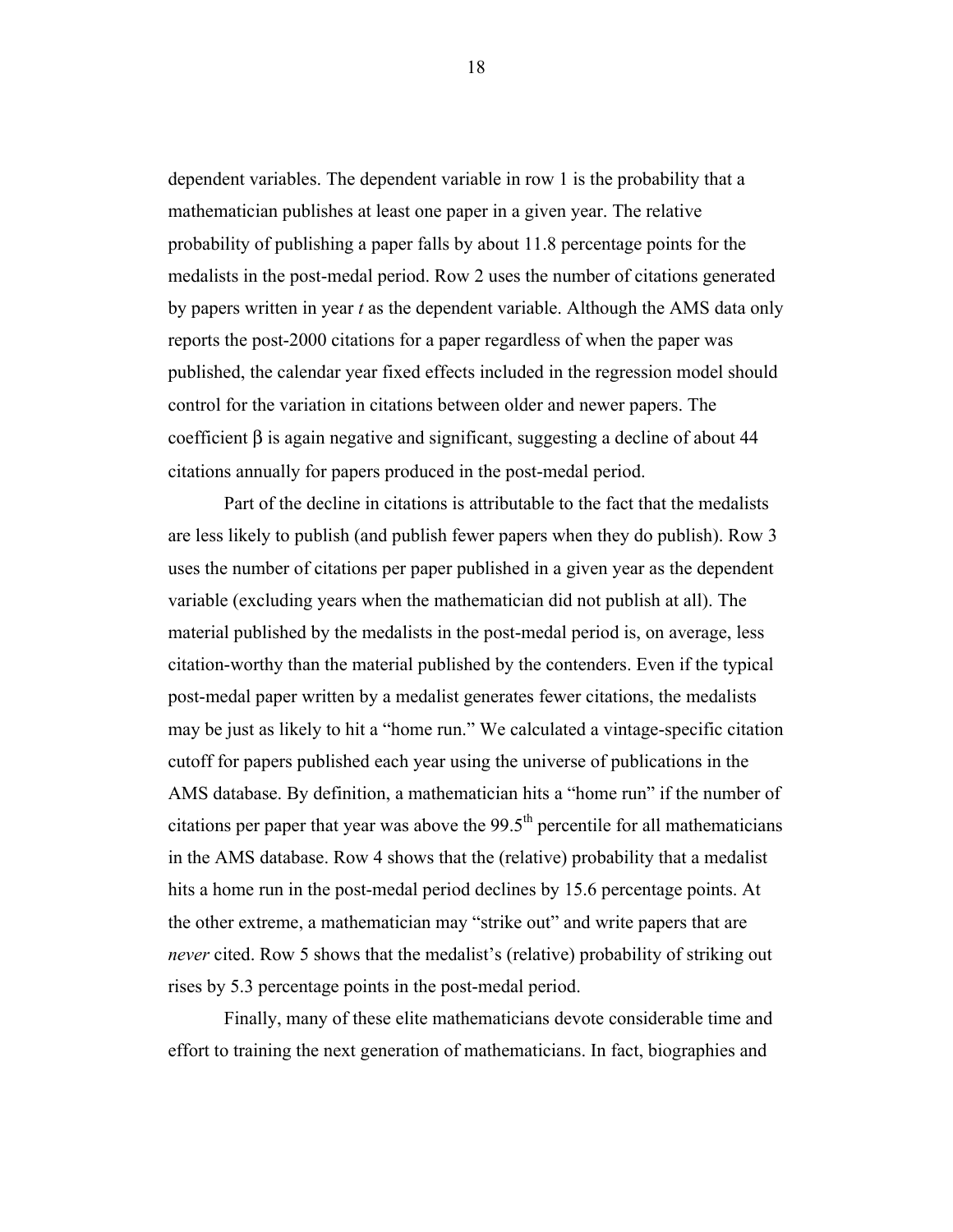laudations of their achievements emphasize the training and mentoring of students as evidence of their long-lasting impact on mathematics. We therefore also examine the impact of the Fields Medal on the medalists' mentoring activities.

We obtained access to the data in the Mathematics Genealogy Project (MGP), and we merged the genealogy data with the AMS publication data. The MGP data identifies the intellectual progeny of the renowned mathematicians in our sample, as well as the year in which those students received their doctoral degree. We were able to match 104 of the 133 mathematicians using an MGP-AMS match provided by the administrators of the MGP. For 28 of the remaining 29 unmatched mathematicians, we were able to obtain information about the graduation years and names of their students from name-based searches of their curriculum vitae, obituaries, or unmatched online MGP entries. The merged data also provides information on the research output of the students in their postdoctoral career.15 The merged data, therefore, allows us to examine not only the impact of the Fields Medal on the number of students produced in the post-medal period, but also the impact on the quality of the students.

We are interested in the relation between the timing of the year in which a student becomes an elite mathematician's mentee and the year in which the mathematician receives (or does not receive) the Fields Medal. The mentoring agreement typically occurs two to four years before the student obtains his or her doctoral degree. We lag the MGP degree date by three years to approximate the year in which the mentoring relationship began.

 

<sup>&</sup>lt;sup>15</sup> For students whose AMS identification numbers are listed in the MGP database, we use the AMS data to calculate their career papers and citations. Many mathematics doctorates, however, do not publish a single paper in their career (and the mode for those who do is a single publication with zero citations; see Borjas and Doran, 2012). The absence of a publication implies that the student will never appear in the *MathSciNet* database. We assume that the students who do not have an AMS identification number have zero lifetime publications and citations.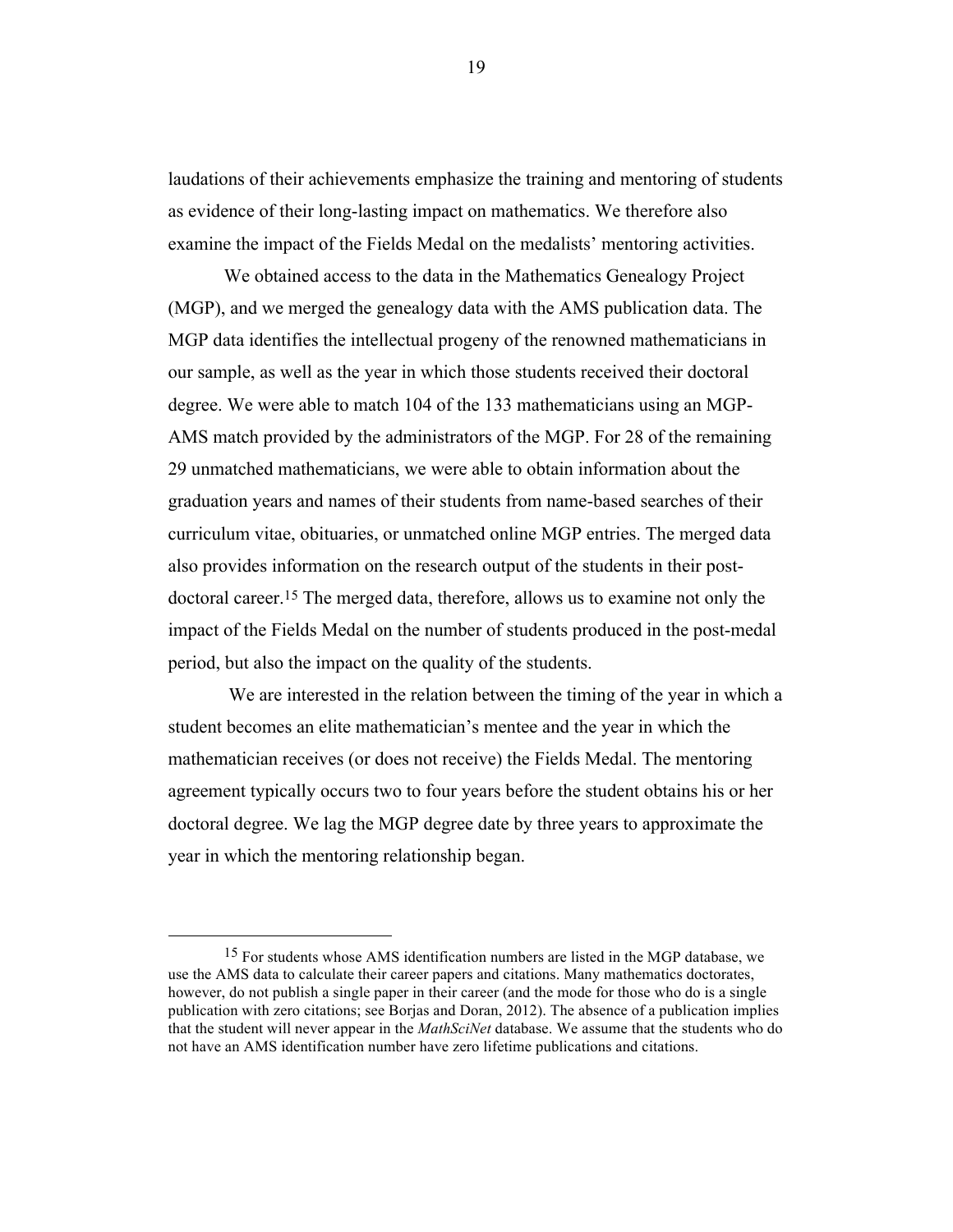It turns out that Fields medalists are not only publishing fewer papers in the post-medal period, and that those papers are relatively less important, but they are also accepting fewer mentees under their wing. Row 6 of Table 3 reports the relevant coefficients when we estimate the regression model using the number of mentees as the dependent variable. The regression shows a (marginally significant) relative decline in the number of mentees accepted by the Fields medalists of about 0.1 students per year. The last two rows estimate the regression model using the mentee's total number of publications and citations over their career to date as dependent variables. The results show a pronounced decline in the quality-adjusted student output of Fields medalists in the post-medal period.

### **V. Cognitive Mobility**

The post-medal productivity of Fields medalists, in terms of the number of papers published, citations generated, or students mentored, is lower than would have been expected. A question immediately arises: what exactly are the medalists doing with their time in the post-medal period?

One obvious possibility is that the wealth effect of the Fields Medal introduces incentives to consume more leisure—along the lines of the wealth effect in the neoclassical labor-leisure model. As long as leisure is a normal good, the increase in wealth associated with the Fields medal (not from the monetary value of the prize itself, but from the value of all the concurrent invitations, job offers, grant opportunities, etc.) could lead to the medalists behaving in the predicted fashion and increasing their consumption of leisure. The increased leisure leaves less time for writing papers and supervising students.

In fact, the neoclassical labor-leisure model has a second implication: the Fields Medal should increase his consumption of *all* normal goods. A medalist could respond by increasing his consumption of "enjoyable research" in fields outside of pure mathematics, and perhaps begin to dabble in such disciplines as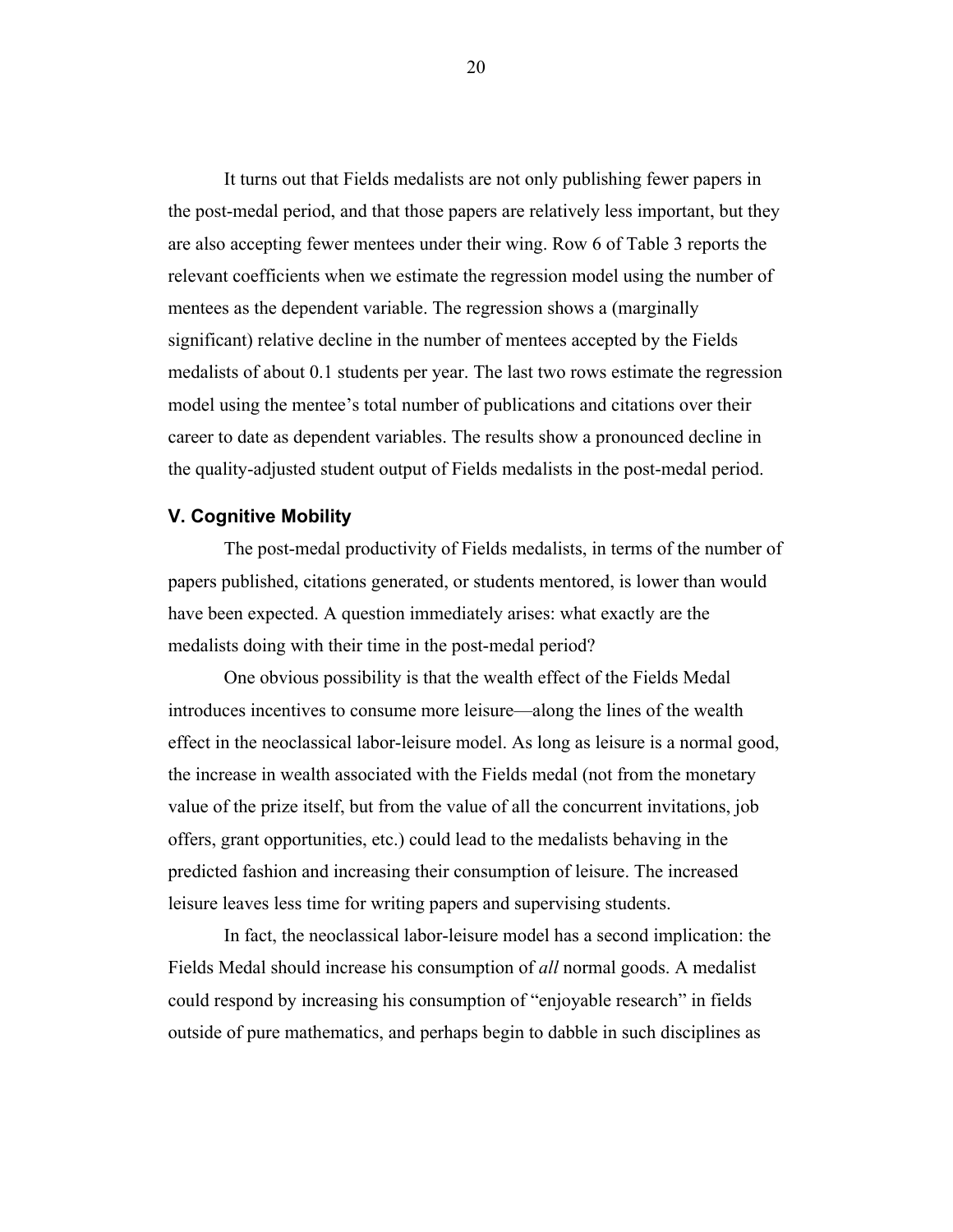biology and economics.<sup>16</sup> Moreover, the medalist may now perceive a freedom to pursue research topics that lead to riskier outcomes than he would have pursued otherwise.17 These shifts in research interests may affect productivity.

We apply the concept of "cognitive mobility" to analyze the choice of post-medal research topics by the elite mathematicians in our sample. As noted in Borjas and Doran (2014), knowledge producers who are conducting research on a particular set of questions may respond to changed opportunities by shifting their time, effort, and other resources to a different set of questions. Cognitive mobility then measures the transition from one location to another in idea space.

We compare the cognitive mobility rates of the medalists and contenders in the post-medal period. As noted earlier, the AMS data provides information not only on the annual output (as measured by papers and citations) of mathematicians, but also categorizes each paper into one of the 73 fields that make up the discipline of mathematics and related subjects. Because of the large number of fields, it is obvious that we need to reduce the dimensionality of the space of ideas in order to operationalize the concept of cognitive mobility in the current context.

Assume that a mathematician's career begins the year he publishes his first paper. We can then examine the distribution of a mathematician's research topics in, say, the first *x* years of his career. The AMS data allows us to determine the *modal* field of the papers published in those years, as the mathematician was getting his career started and signaling his "quality" to the rest of the profession.

<sup>&</sup>lt;sup>16</sup> Levin and Stephan (1991) and Stern (2004) suggest that some scientists, particularly theoretical ones, derive consumption value from doing research they enjoy.

<sup>&</sup>lt;sup>17</sup> Since Arrow (1965) and Stiglitz (1969), it is well known that a wealth increase may prompt a utility-maximizing agent to undertake riskier investments. Levhari and Weiss (1974) extended this insight to the human capital framework.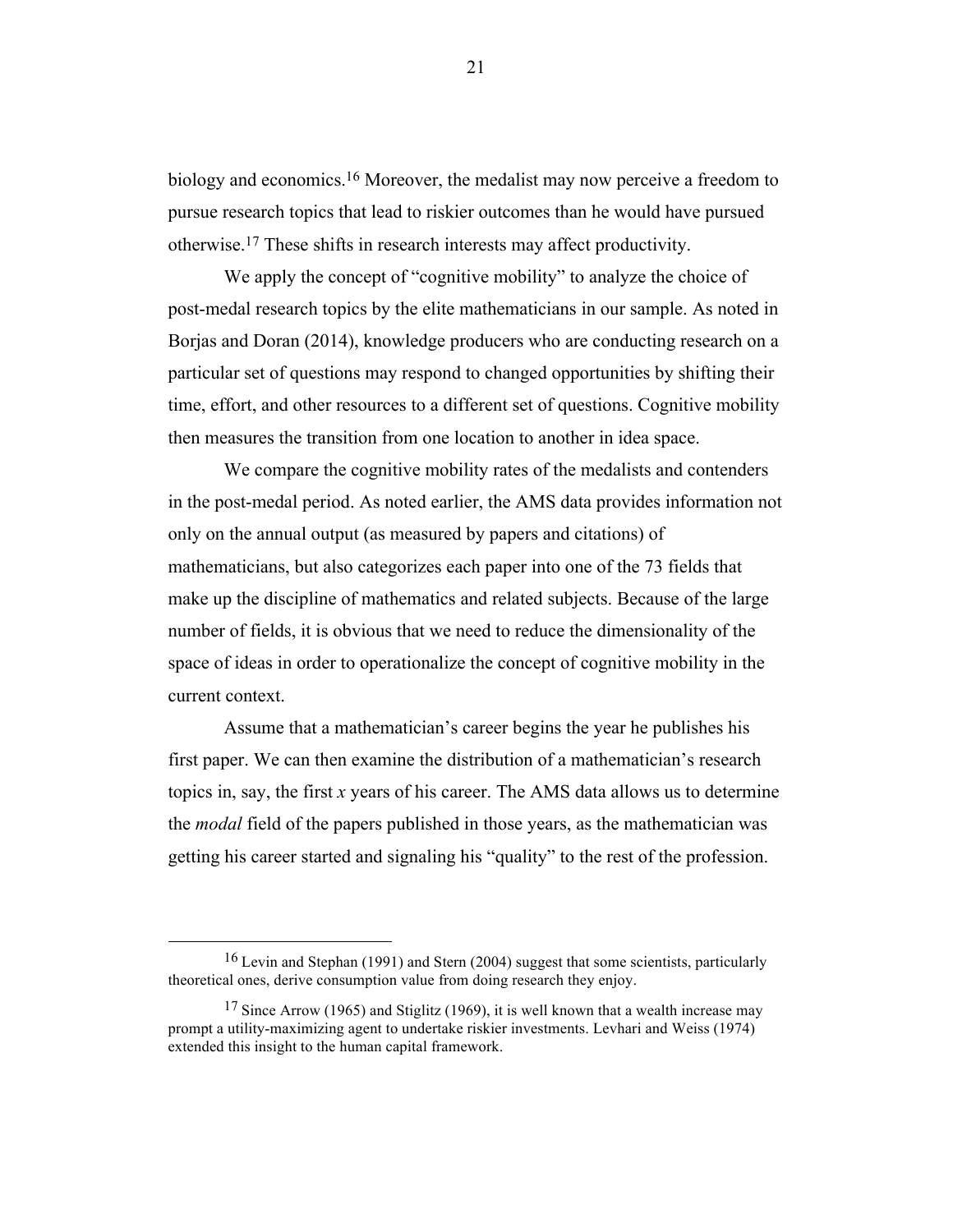Although mathematics is composed of 73 fields, some of these fields are intellectually close to the modal field, while others are unrelated. The notion of cognitive mobility, therefore, should incorporate the fact that a move between the modal field and any other field may be "cognitively close" or "cognitively far." To determine the cognitive distance between any two fields, we calculated a matrix with elements [*fij*] showing the fraction of references made by papers published in field *i* to papers published in field *j*. 18 To illustrate, suppose that the modal field was Partial Differential Equations. The three most closely related fields (with the three largest values of  $f_{ii}$ ) are Partial Differential Equations itself, Global Analysis, and Fluid Mechanics. These three fields account for 72 percent of all references made by papers published in Partial Differential Equations. At the other extreme, papers published in Partial Differential Equations *never* referenced papers published in either General Algebraic Systems or **K**-Theory.

It turns out that we typically do not need to expand the definition of "cognitively close" beyond 15 fields to capture almost all the references made by papers published in field *i*. For example, 77.6 percent of all references made in Partial Differential Equations are to the top 5 fields, 87.4 percent are to the top 10, and 92.5 percent are to the top 15. This clustering around a very small number of fields is quite representative of the discipline of mathematics. In particular, 93.1 percent of the references in papers published in the median field of mathematics are made to papers published in only 15 other fields (the respective statistics for the  $10^{th}$  and  $90^{th}$  percentile fields are 87.6 and 97.5 percent).

Of course, it is not uncommon for elite mathematicians to move within a small (and often related) set of fields in the early part of their career. To capture

 

<sup>&</sup>lt;sup>18</sup> It is not possible to estimate this matrix with the data that the AMS provided us. We instead purchased citation data from the ISI Web of Science to calculate these distance measures (see the Data Appendix to Borjas and Doran, 2012, for details). The calculation of the matrix uses all publications in the 1979-2009 period.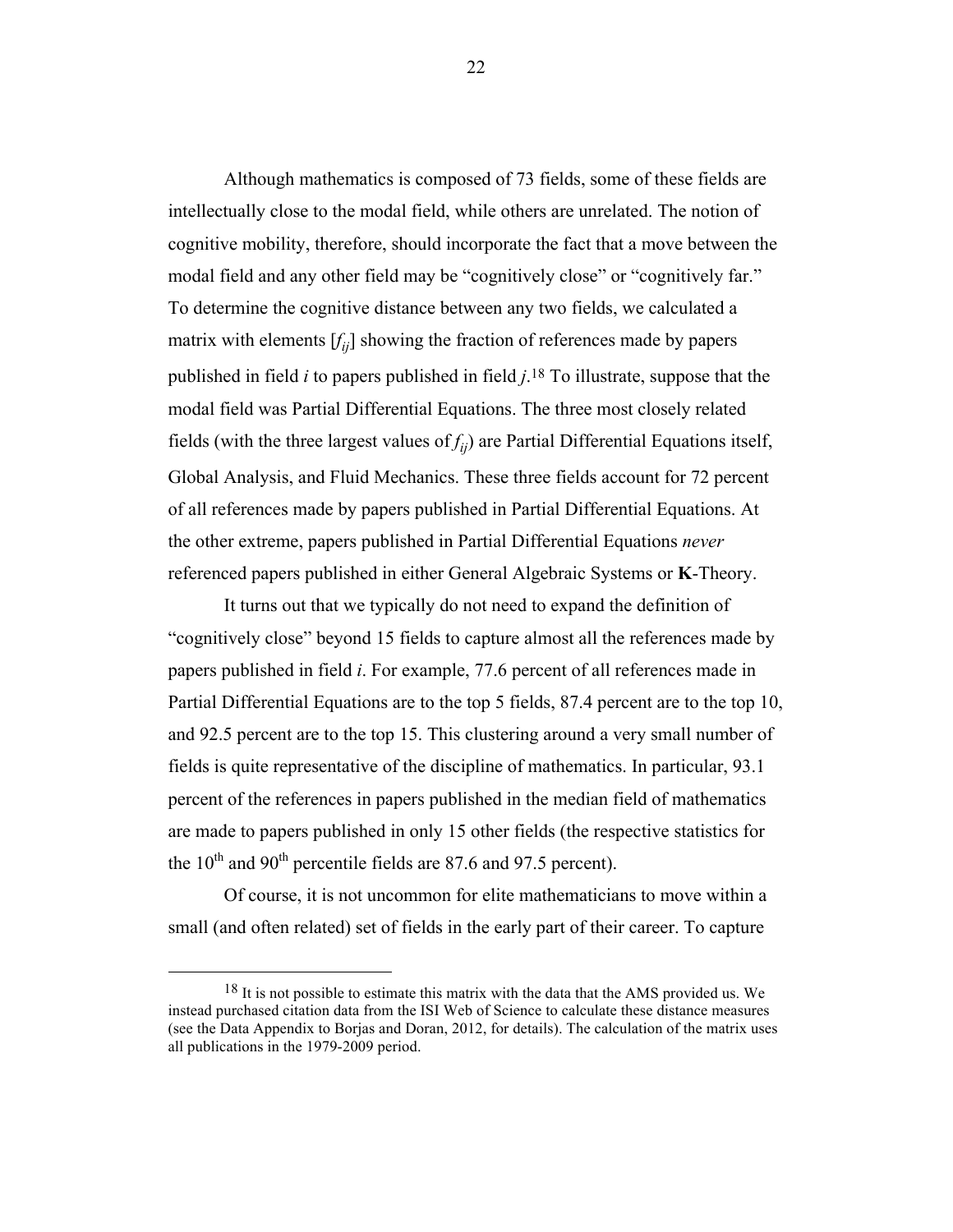this oscillation, we expand the definition of the "modal field" to include either the most common *or* the second most common field in the early part of a mathematician's career. For each of these two modes, we then constructed the set of the 15 most related fields. Our cognitive mobility variable then indicates if the mathematician moved outside the two modal fields *and* all related fields (in other words, if the mathematician moved out of the potential maximum of 30 fields that broadly define his initial research interests).

To easily illustrate the trends in cognitive mobility, we first define the "early career period" as the eligibility period for the Fields Medal (i.e., the years before the Fields medalist won the medal or the years in which contenders were eligible for the medal). We then calculate the probability that papers published in each year of a mathematician's career are in a different field than the two modal (and related) fields. Figure 2 plots this measure of cognitive mobility. As before, Fields medalists are plotted relative to the year they actually received the medal, and the contenders are plotted relative to the last year of eligibility.

The probability that either the medalists or contenders strayed from their "comfort zone" prior to the medal year is small, around 5 percent a year for mathematicians in either group. This similarity, however, breaks down dramatically in the post-medal period. The rate of cognitive mobility doubled to 10 percent for the contenders, but rose dramatically for the medalists, quintupling to 25 percent. In short, the data reveal that the awarding of the Fields Medal is associated with a strong increase in the likelihood that a mathematician tries out fields that are very distant from those fields that established his reputation.19

To determine if this correlation persists after controlling for individual and period fixed effects, we use the AMS data to construct a panel where an

 

<sup>&</sup>lt;sup>19</sup> It is worth noting that the trends in cognitive mobility are inconsistent with a mean reversion interpretation of the post-medal productivity of the Fields medalists.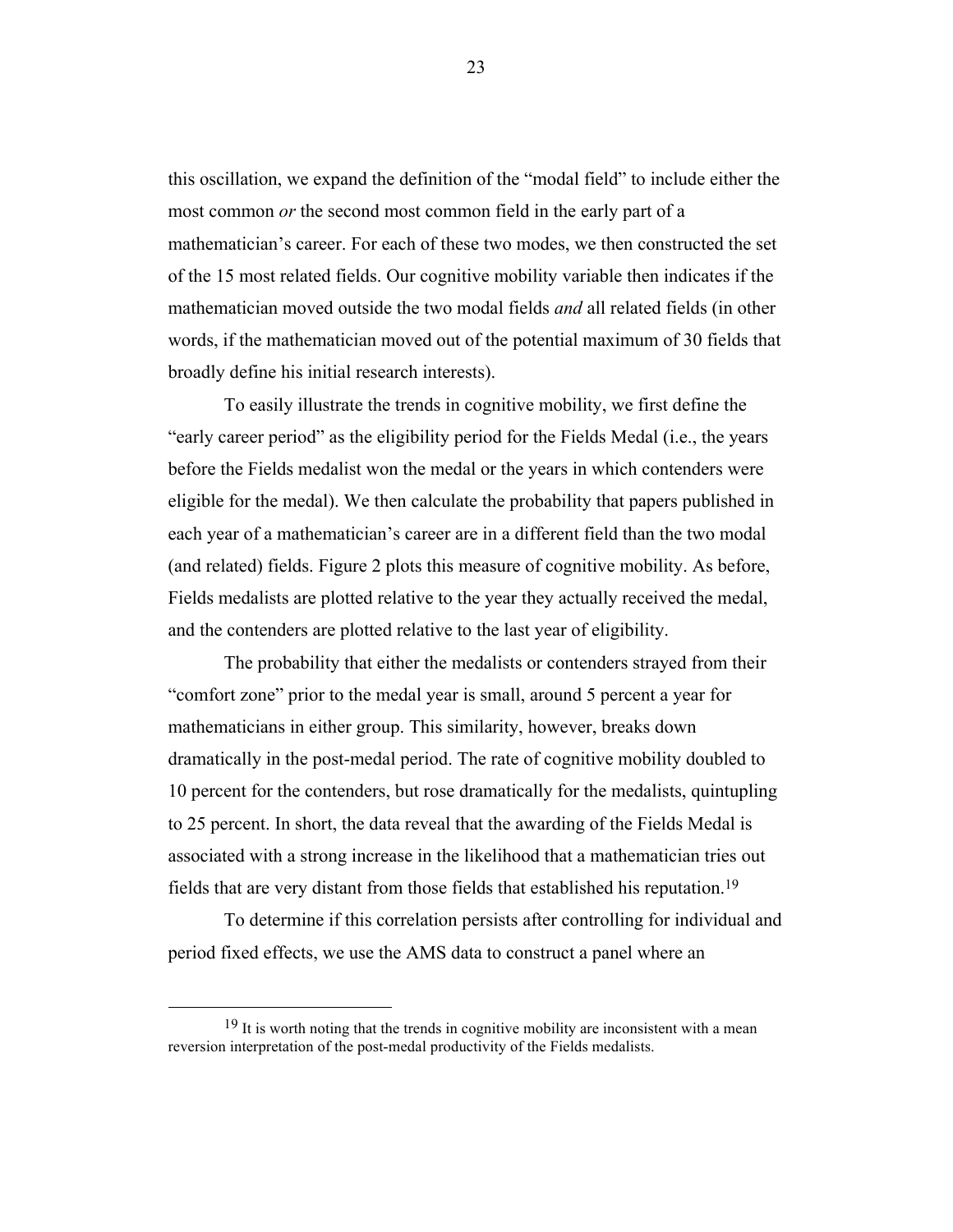observation represents a paper published by each mathematician. In particular, let  $p_{int}$  be an indicator variable set to unity if the field of the  $n^{th}$  paper published by mathematician *i* (and published in year *t*) differs from that of the modal and related papers in the baseline period. We then estimate the regression model:

(2) 
$$
p_{int} = \delta_i + \delta_t + \alpha T_i + \beta (T_i \times F_i) + Z_i \gamma + \varepsilon.
$$

Table 4 reports the relevant coefficients  $(\alpha, \beta)$  using several alternative specifications. As with the illustration in Figure 2, the first row of the table uses the publications in the eligibility period to define the set of fields that make up the mathematician's comfort zone. We illustrate the robustness of our results by using either the two modal fields (and up to 30 related fields), or just simply *the* modal field (and its 15 related fields). Regardless of the specification, the awarding of a Fields medal substantially increases the rate of cognitive mobility. Even after controlling for individual-specific fixed effects, the awarding of the Fields Medal increases the probability of a move by between 16 and 21 percentage points.

The next two rows of the top panel conduct sensitivity tests by using alternative definitions of the "early career" period used to construct the mathematician's comfort zone. Row 2 uses the first 3 years of the career, while row 3 uses the first 5 years. Similarly, the regressions in Panel B use the entire sample of contenders (without any quality cutoff) to estimate the model. Regardless of the specification, the awarding of the Fields Medal has a positive and significant impact on the probability that a mathematician engages in cognitive mobility. 20

<sup>20</sup> We re-estimated the regression models in rows 2 and 3 after excluding the observations in the "early career period" used to define the comfort zone. The results are essentially identical to those reported in Table 4. We also examined the probability that a mathematician conducts research outside pure mathematics. Specifically, we constructed a variable indicating if a paper was in any of the following "applied" areas: "History and biography," "Statistics," "Computer science," "Geophysics," "Game theory, economics, social and behavioral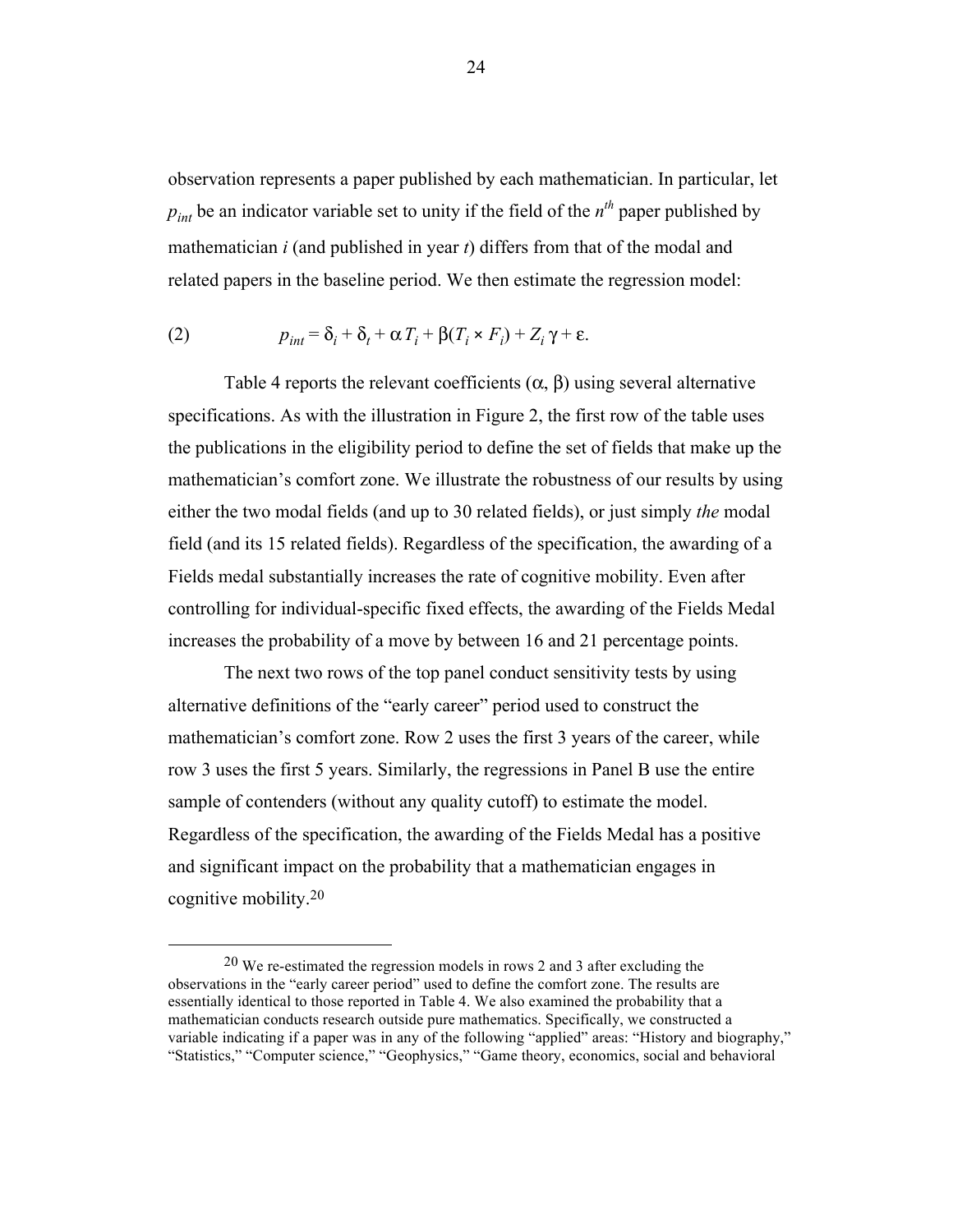The freedom to try out new things, however, does not come cheap. Cognitive mobility, like any other type of move, can be costly. The mathematician is exiting a field where he has remarkable technical skills and attempting to prove theorems in areas where his intuition may not be as strong and where the proofs may require a new set of tools. It would not be surprising, therefore, it if takes longer to produce a paper after the mathematician has engaged in cognitive mobility.

Define the duration of a "preparation spell" as the length of time elapsed (in years) between any two consecutive papers in a mathematician's career. We estimated a regression model to measure the relation between the length of the preparation spell for paper  $n (n > 1)$  and cognitive mobility:

(3) 
$$
\pi_{int} = \delta_i + \delta_t + \lambda_F (F_i \times p_{int}) + \lambda_C (C_i \times p_{int}) + Z_i \gamma + \varepsilon,
$$

where  $\pi_{int}$  gives the length of the preparation spell required to write paper *n*;  $p_{int}$  is the indicator variable set to unity if paper  $n$  involved a cognitive move, and  $C_i$  is a variable indicating if mathematician *i* is a contender  $(C_i = 1 - F_i)$ . Table 5 summarizes the estimates of the vector  $(\lambda_F, \lambda_C)$  using alternative specifications of the model. It is evident that cognitive mobility is associated with a longer preparation spell for both the medalists and the contenders, and the effect is numerically important. A cognitive move increases the length of the preparation spell by between 0.16 and 0.23 years.

In sum, the data indicate that the Fields medalists engaged in more cognitive mobility in the post-medal period *and* that cognitive mobility imposes a

<u> 1989 - Johann Stein, marwolaethau a bhann an chomhair an chomhair an chomhair an chomhair an chomhair an chom</u>

sciences," "Biology and other natural sciences," "Information and communication, circuits," or "Mathematics education." The estimated regression coefficient suggests that the (relative) probability of a Fields medalist publishing in one of these applied areas in the post-medal period rose by 75 percent.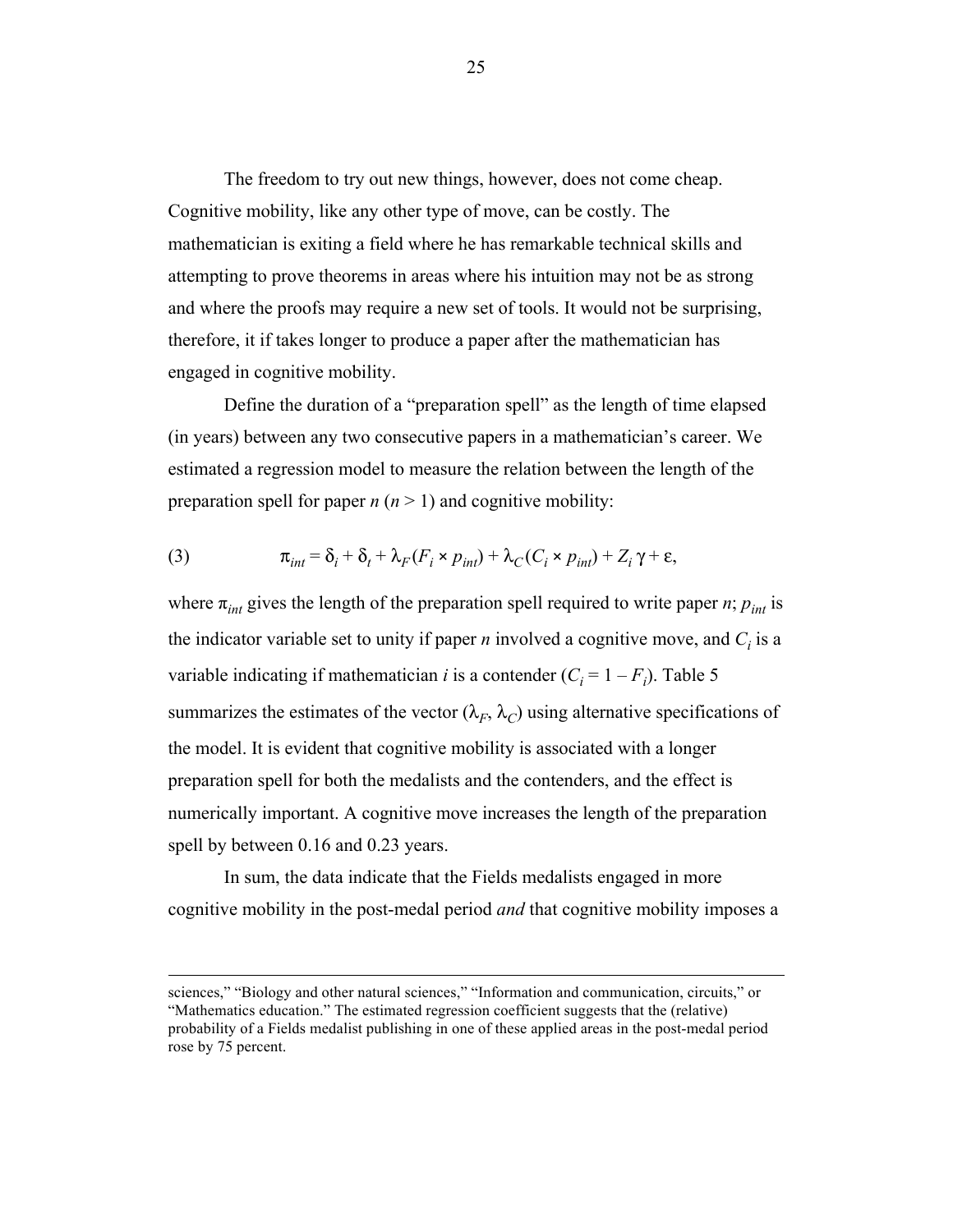cost; it takes longer to produce a paper. This behavior, therefore, will inevitably result in a reduced rate of publication for the medalists in the post-medal period.

The regression coefficients can be used to conduct a back-of-the-envelope calculation that determines how much of the observed decline in productivity was due to cognitive mobility. The results in Table 4 indicate that the awarding of the Fields Medal increased the probability of cognitive mobility for a paper published in the post-medal period by around 15 percent. Both the medalists and the contenders published 4 papers per year at the time the medal was awarded (see Figure 1). Using this rate of output as the baseline, the regression coefficient in Table 4 indicates that the awarding of the medal led to a 0.6 increase (or  $0.15 \times 4$ ) in the number of papers published annually in an unfamiliar field.

At the same time, Table 5 shows that cognitive mobility increases the length of a preparation spell by about 0.2 years. Putting these results together implies that the increased incentive for cognitive mobility in the post-medal period and the longer preparation spell reduces the amount of "effective" time available in a given year by about 0.12 years (or the 0.6 papers published in an unfamiliar field times the 0.2 longer years it takes to produce such a paper). In rough terms, therefore, we expect a 12 percent decline in the number of papers that a medalist published annually in the post-medal period simply because cognitive mobility diverts 12 percent of his time to other uses (e.g., learning new skills). As we saw in Table 2, there was a 24 percent decline in annual output. The increased experimentation exhibited by Fields medalists in the post-medal period can account for about half of the decline in productivity.

It is important to emphasize that the decline in productivity resulting from the wealth effect that increases leisure is conceptually different from the decline induced by the increased experimentation. Although the cognitive mover publishes fewer papers, those papers may provide a social benefit. The medalist is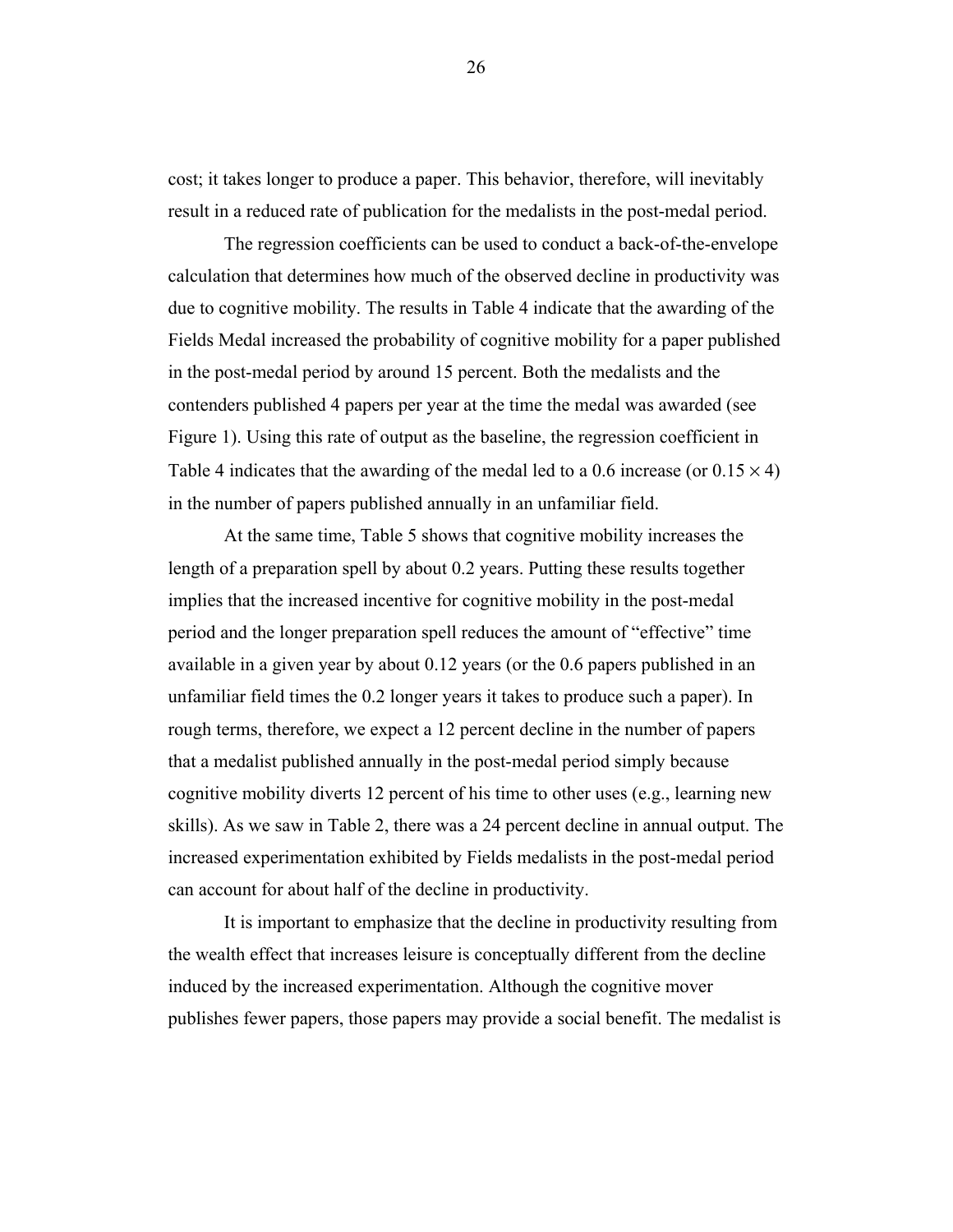applying his talents to unfamiliar questions, and may generate important insights in areas that were previously under-served by exceptional mathematical talent.

In fact, among the great architects of late twentieth century mathematics in our sample, there are three well-known examples in which a mathematician who made extraordinary contributions to a specific area of pure mathematics went on to mathematize a distant applied subject later in their career. Remarkably, all three such examples follow from the post-medal work of Fields medalists: René Thom (and his development of singularity/catastrophe theory), David Mumford (and the mathematics of vision and pattern theory), and Stephen Smale.

Smale's experience is particularly illuminating. Gleick (1987, p. 45) recounts what happened soon after Smale proved a pure mathematics result (the Generalized Poincaré conjecture) that helped earn him the Fields Medal.

Smale [was]. . . already famous for unraveling the most esoteric problems of many-dimensional topology. A young physicist, making small talk, asked what Smale was working on. The answer stunned him: "Oscillators." It was absurd. Oscillators—pendulums, springs, or electrical circuits—were the sort of problem that a physicist finished off early in his training. They were easy. Why would a great mathematician be studying elementary physics?

Even if a young physicist considered Smale's new choice of topic simplistic and absurd, the enormity of the mathematician's previous achievements insulated him from any real loss of prestige. Smale's post-medal experimentation built the mathematical foundation of chaos theory. In fact, Smale went on to make important contributions in biology, astronomy, and even in theoretical economics.

#### **VI. Summary**

A vast literature explores the impact of tournaments, contests, and prizes on the productivity of tournament participants, analyzing the implications of preaward productivity effects for the efficient design of incentive mechanisms. A working assumption in this literature is that the labor supply consequences of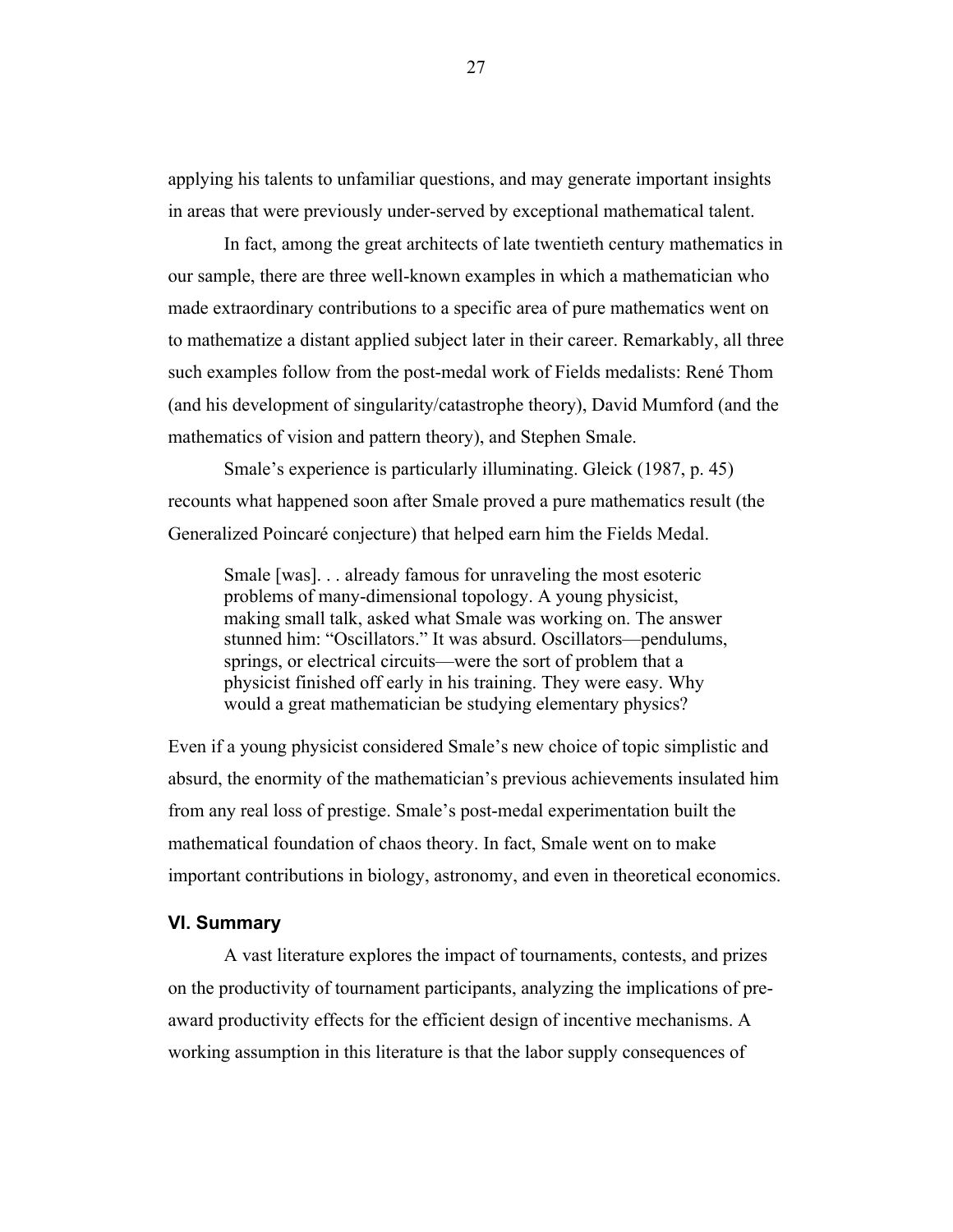actually winning a tournament are minimal. This paper studies the impact of winning a tournament on the productivity and effort choices of tournament participants in the post-tournament period.

We examine how winning the Fields Medal affects the post-medal productivity and research choices of mathematicians. The Fields Medal is the most prestigious award in mathematics, awarded every four years to mathematicians under the age of 40. Using archival data from the American Mathematical Society and the Mathematics Genealogy Project, we document the shape of the age-productivity profile of these exceptional mathematicians along a number of different dimensions, including the number of papers published, citations received, and students mentored. We find that the age-productivity profile of the Fields medalists and of the losing contenders is similar until the year in which a particular mathematician wins the Fields Medal (or does not win it). Remarkably, the rate of output of the Fields medalists—regardless of how it is measured—declines noticeably in the post-medal period.

We also show that the medalists exhibit a far greater rate of cognitive mobility in the post-medal period, pursuing topics that are far less likely to be related to their pre-medal work. Because cognitive mobility is costly (e.g., additional time is required to prepare a paper in an unfamiliar field), the increased rate of mobility reduces the medalists' rate of output in the post-medal period. The data suggest that about half of the decreased productivity in the post-medal period can be attributed to the increased propensity for experimentation.

Although there is an unambiguous and adverse relation between productivity and the Fields Medal, it is important to emphasize that other types of prizes may have different post-prize productivity effects. The Fields Medal is awarded at a relative young age, and the timing of the prize could obviously have a significant impact on post-prize incentives. Similarly, mathematics is an unusual field in that researchers do not typically need an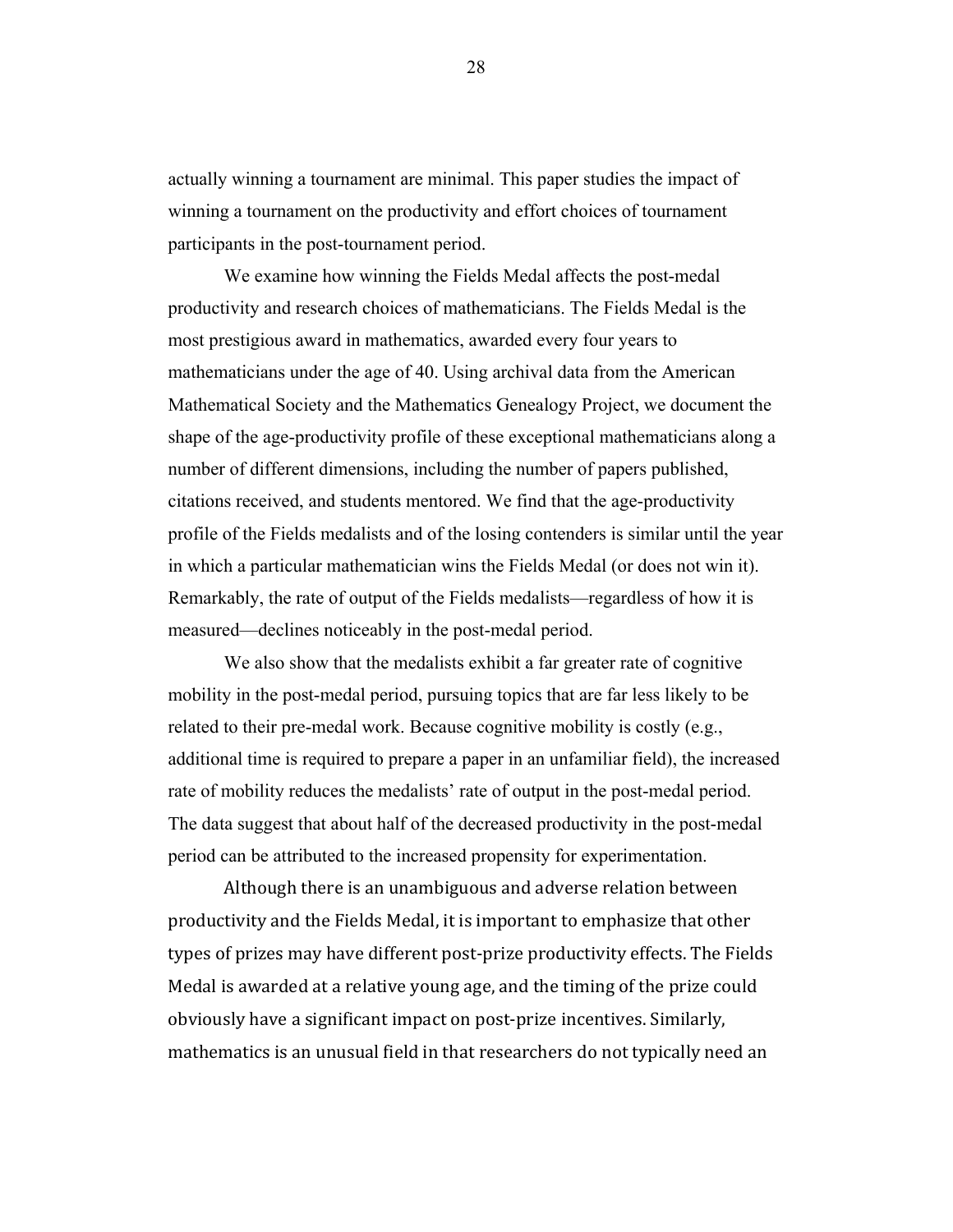expensive infrastructure to produce theorems. Prizes in the physical sciences, and even in economics, may open up funding opportunities that could significantly increase post-prize productivity for the winners. In a sense, the analysis of the impact of Fields Medal isolates the wealth effect of the prize, and avoids contamination by substitution effects that would result if the prize changes the relative cost of producing knowledge. Finally, mathematics is a "hard" science—and the prize must necessarily reflect the theorems that the winners have actually proven in the past rather than the expected value of a promising research agenda.

Hundreds of scientific and technical prizes are awarded around the world. Our evidence suggests that the post-prize productivity impact of winning a prestigious award can be substantial, affecting both the quantity and type of research the winners produce. Many Fields Medalists took Hermann Weyl's words to heart and "carried on as they began." This, however, was not the typical outcome. The data instead reveal that the increased opportunities provided by the Fields Medal, in fact, discouraged the recipients from continuing to produce the pure mathematics that the medal was awarded for, even while encouraging timeconsuming investments in ever more distant locations in the space of ideas.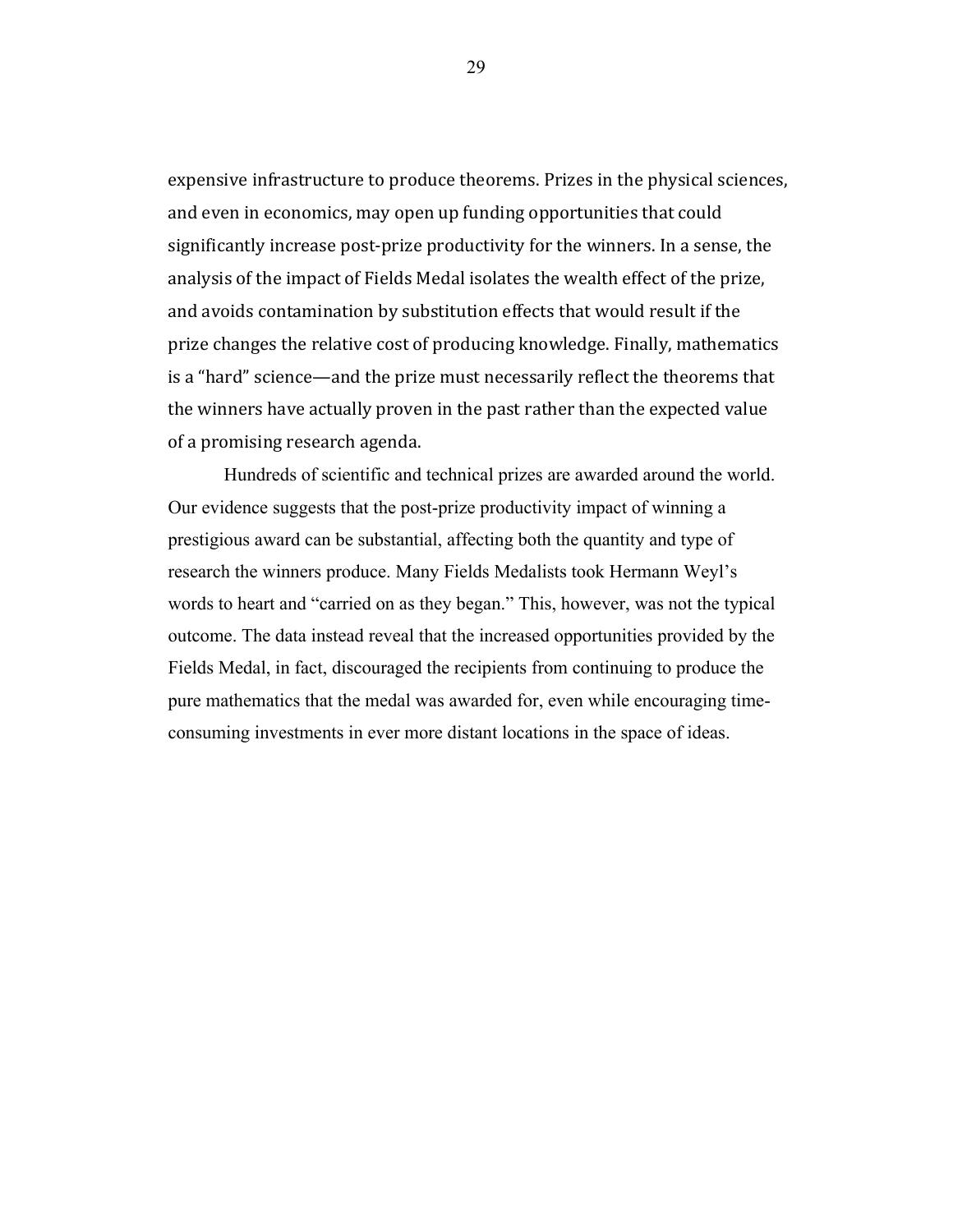### **References**

American Mathematical Society. "Leroy P. Steele Prize for Lifetime Achievement, 2008 Steele Prizes," *Notices American Mathematical Society* 55 (2008): 486-490.

Anderson, Rolph E., Alan J. Dubinsky, and Rajiv Mehta. "Sales Managers: Marketing's Best Example of the Peter Principle?" *Business Horizons* 42 (January/February 1999): 19–26.

Arrow, Kenneth J. *Some Aspects of the Theory of Risk Bearing*. Helsinki: Yrjö Jahnssonin Säätiö, 1965.

Azoulay, Pierre, Joshua S. Graff Zivin, and Gustavo Manso. "Incentives and Creativity: Evidence from the Academic Life Sciences." *The RAND Journal of Economics* 42 (Fall 2011): 527-554.

Barmby, Tim, Barbara Eberth, and Ada Ma. "Incentives, Learning, Task Difficulty, and the Peter Principle: Interpreting individual output changes in an Organisational Hierarchy." *Labour Economics* 19 (January 2012): 76-81.

Borjas, George J., and Kirk B. Doran. "The collapse of the Soviet Union and the productivity of American mathematicians." *Quarterly Journal of Economics* 127 (August 2012): 1143-1203.

Borjas, George J., and Kirk B. Doran. "Cognitive mobility: Labor market responses to supply shocks in the space of ideas." *Journal of Labor Economics*, forthcoming 2014.

Carter, R. W. "A survey of the work of George Lusztig," *Nagoya Mathematical Journal*, Volume 182 (2006), 1-45.

Chan, Ho Fai, Bruno S. Frey, Jana Gallus, and Benno Torgler. "Does the John Bates Clark Medal boost subsequent productivity and citation success?" No. 2013-0, CREMA, 2013.

Chang, Kenneth, "Oded Schramm, 46, Mathematician, Is Dead," *New York Times*, September 11, 2008.

Ehrenberg, Ronald G., and Michael L. Bognanno. "Do Tournaments Have Incentive Effects?" *Journal of Political Economy* 98 (December 1990): 1307-24.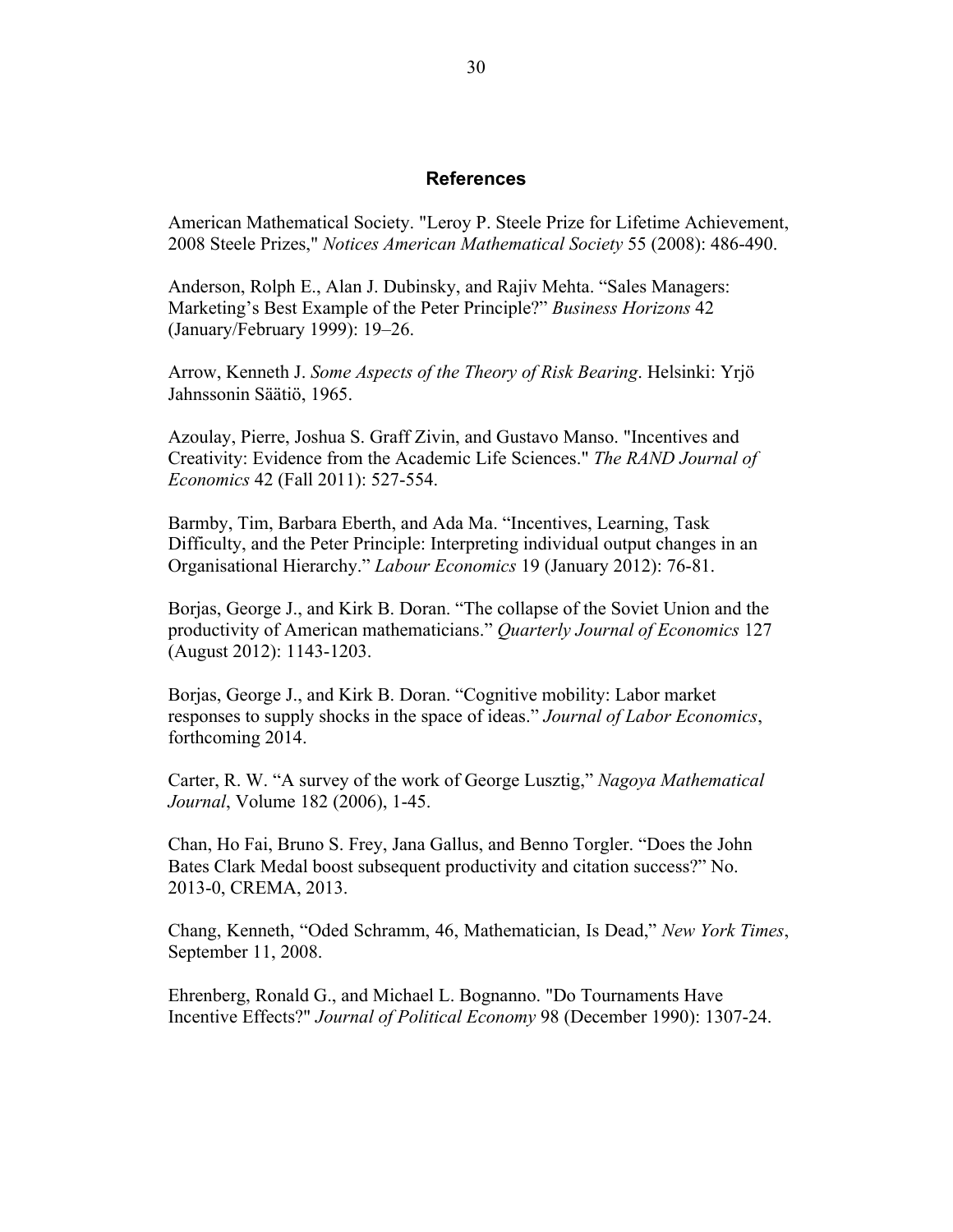Gleick, James. *Chaos: Making a New Science*. New York: Viking-Penguin, 1987.

International Congress of Mathematicians, *Proceedings of the International Congress of Mathematicians* (1936, 1954, 1966, 1970, 1974, 1978, 1986, 1994, 1998, 2006, 2010).

Knoeber, Charles R., and Walter N. Thurman. "Testing the Theory of Tournaments: An Empirical Analysis of Broiler Production." *Journal of Labor Economics* 12 (April 1994): 155-179.

Langlands, R. P. "Harish-Chandra. 11 October 1923-16 October 1983," *Biographical Memoirs of Fellows of the Royal Society* 31 (November 1985): 198- 225.

Lazear, Edward P. "The Peter Principle: A Theory of Decline," *Journal of Political Economy* 112 (February 2004): S141-S163.

Lazear, Edward P., and Sherwin Rosen. "Rank-Order Tournaments as Optimum Labor Contracts," *Journal of Political Economy* 89 (October 1981): 841-864.

Levhari, David, and Yoram Weiss. "The Effect of Risk on the Investment in Human Capital." *American Economic Review* 64 (December 1974): 950-963

Levin, Sharon G., and Paul E. Stephan. "Research Productivity Over the Life Cycle: Evidence for Academic Scientists," *American Economic Review* 81 (March 1991): 114-132

Main, Brian G. M., Charles A. O'Reilly III, and James Wade. "Top Executive Pay: Tournament or Teamwork?" *Journal of Labor Economics* 11 (October 1993): 606-628.

Monastyrsky, Michael. "Some Trends in Modern Mathematics and the Fields Medal." *Canadian Mathematical Society* (2001).

Rosen, Sherwin. "Prizes and Incentives in Elimination Tournaments," *American Economic Review* 76 (September 1986): 701-15.

Scotchmer, Suzanne. *Innovation and incentives*. Cambridge, MA: MIT Press, 2006.

Solholm, Rolleiv. "The Abel Prize to John T. Tate," *Norway Post*, 25 March 2010.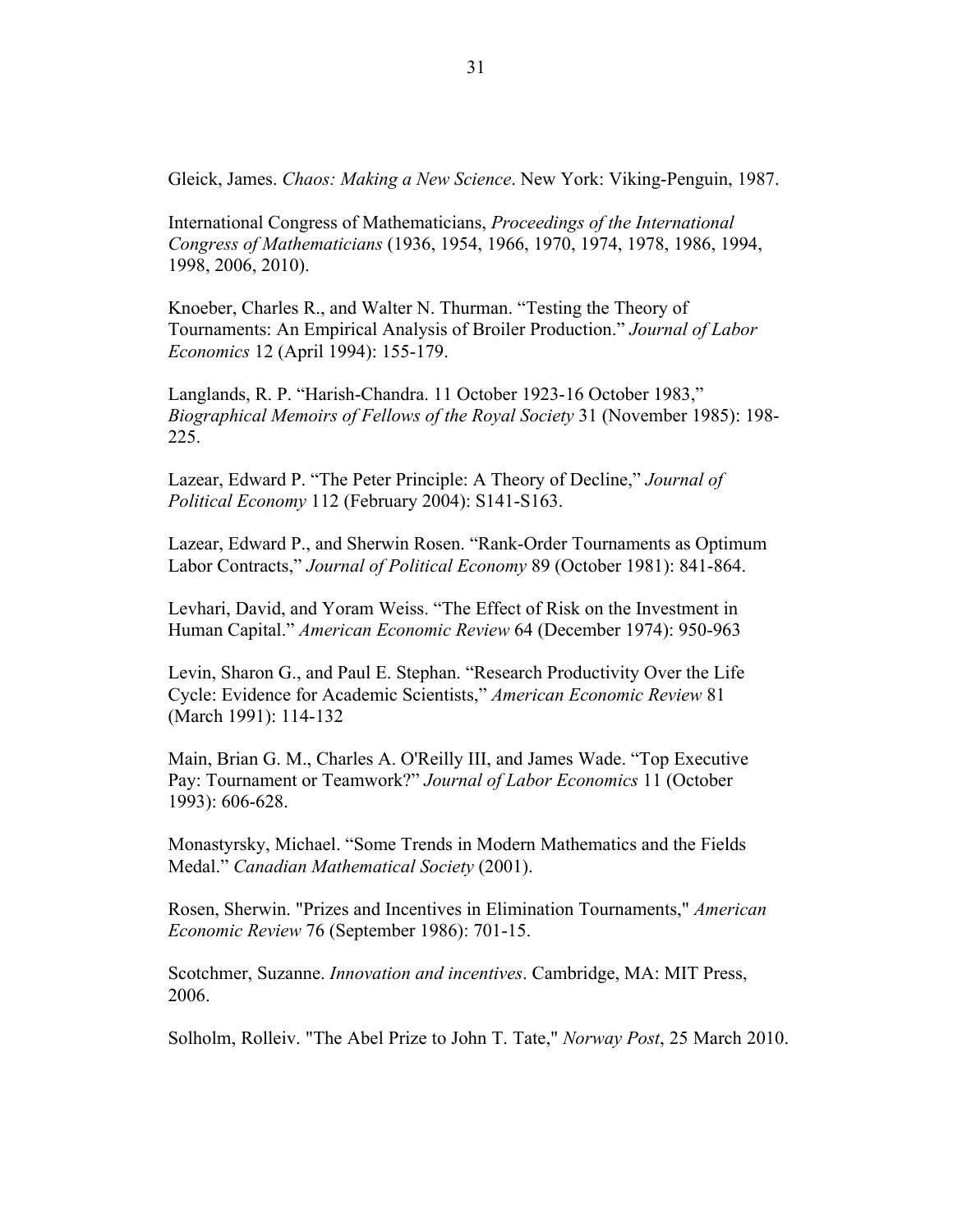Stern, Scott. "Do Scientists Pay to Be Scientists?" *Management Science* 50, 6 (June 2004): 835-853.

Stiglitz, Joseph E. "The Effects of Income, Wealth, and Capital Gains Taxation on Risk-Taking," *Quarterly Journal of Economics* 83 (May, 1969): 263-283.

Tropp, Henry S. "The Origins and History of the Fields Medal." *Historia Mathematica* 3 (1976): 167-181.

Zuckerman, Harriet. *Scientific Elite: Nobel Laureates in the United States*. New Brunswick, NJ: Transaction Publishers, 1996.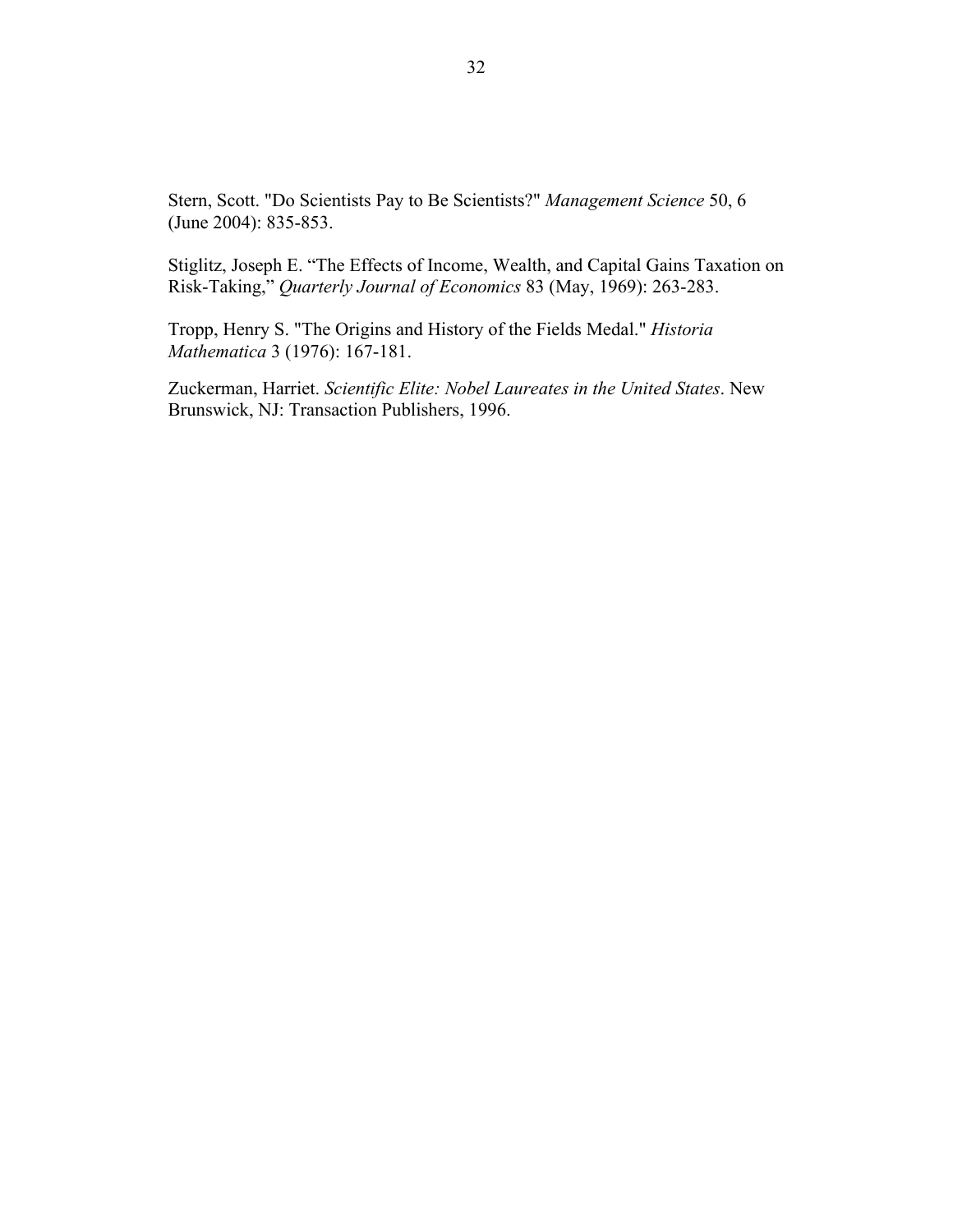

**Figure 1. Average number of papers published annually by the Fields medalists and the contenders (3-year moving average)**

Notes: The group of "contenders" is composed of persons who were awarded at least one of six other mathematics prizes (the Abel, Wolf, Cole Algebra, Bôcher, Veblen, and Salem Prizes) and have above-median per-year citations during the eligibility period for the Fields Medal, but were not awarded the Fields Medal. We smooth out the trend by using a 3-year moving average centered on the middle year in the interval.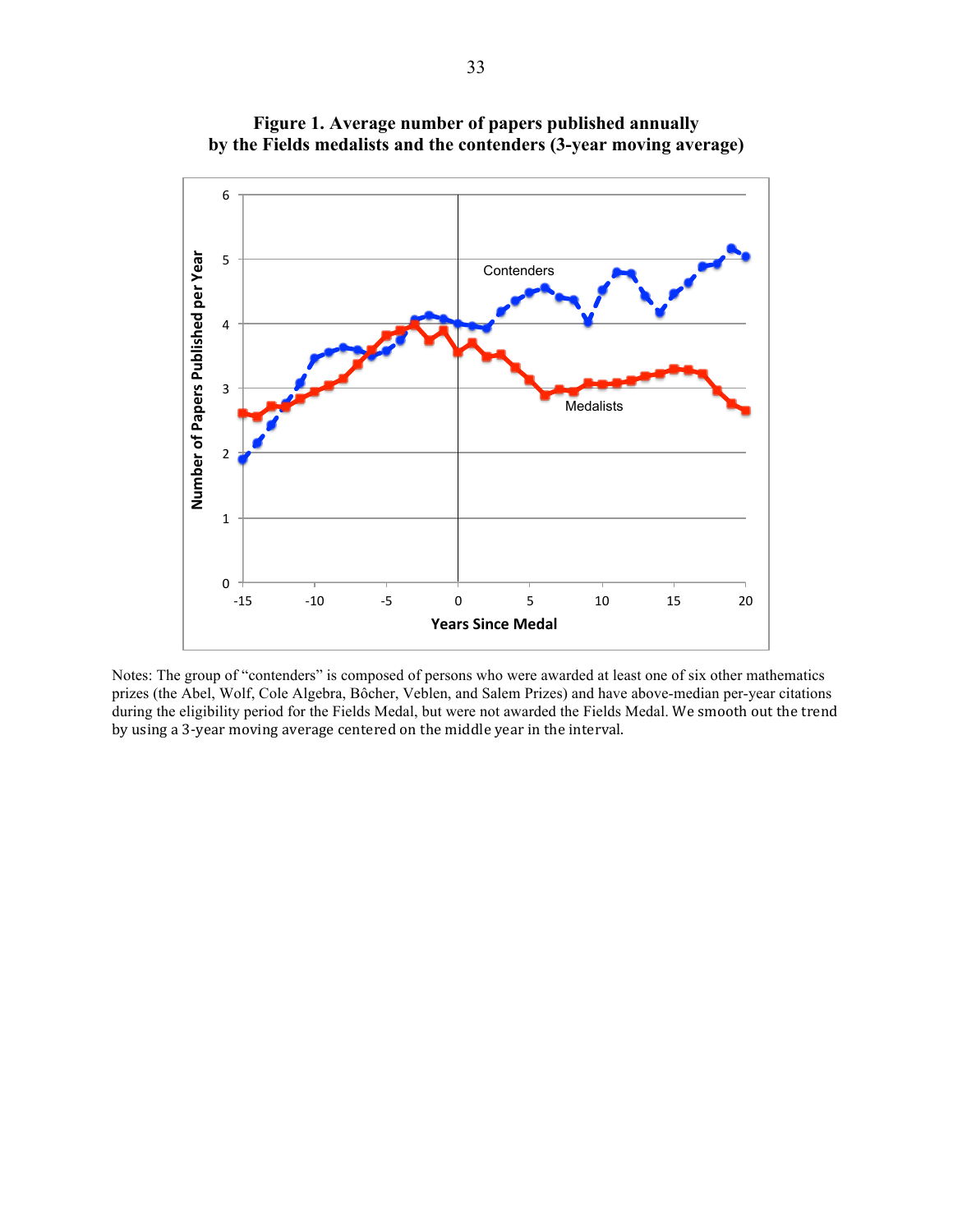

**Figure 2. The probability of cognitive mobility for the Fields medalists and the contenders (3-year moving average)**

Notes: The group of "contenders" is composed of persons who were awarded at least one of six other mathematics prizes (the Abel, Wolf, Cole Algebra, Bôcher, Veblen, and Salem Prizes) and have above-median per-year citations during the eligibility period for the Fields Medal, but were not awarded the Fields Medal. Cognitive mobility indicates if a paper published at any point during the mathematician's career differs from the "baseline fields" in the eligibility period for the Fields Medal. The "baseline field" is defined by the set of the two modal fields and all related fields in which the mathematician published during the eligibility period. We smooth out the trend by using a 3-year moving average centered on the middle year in the interval.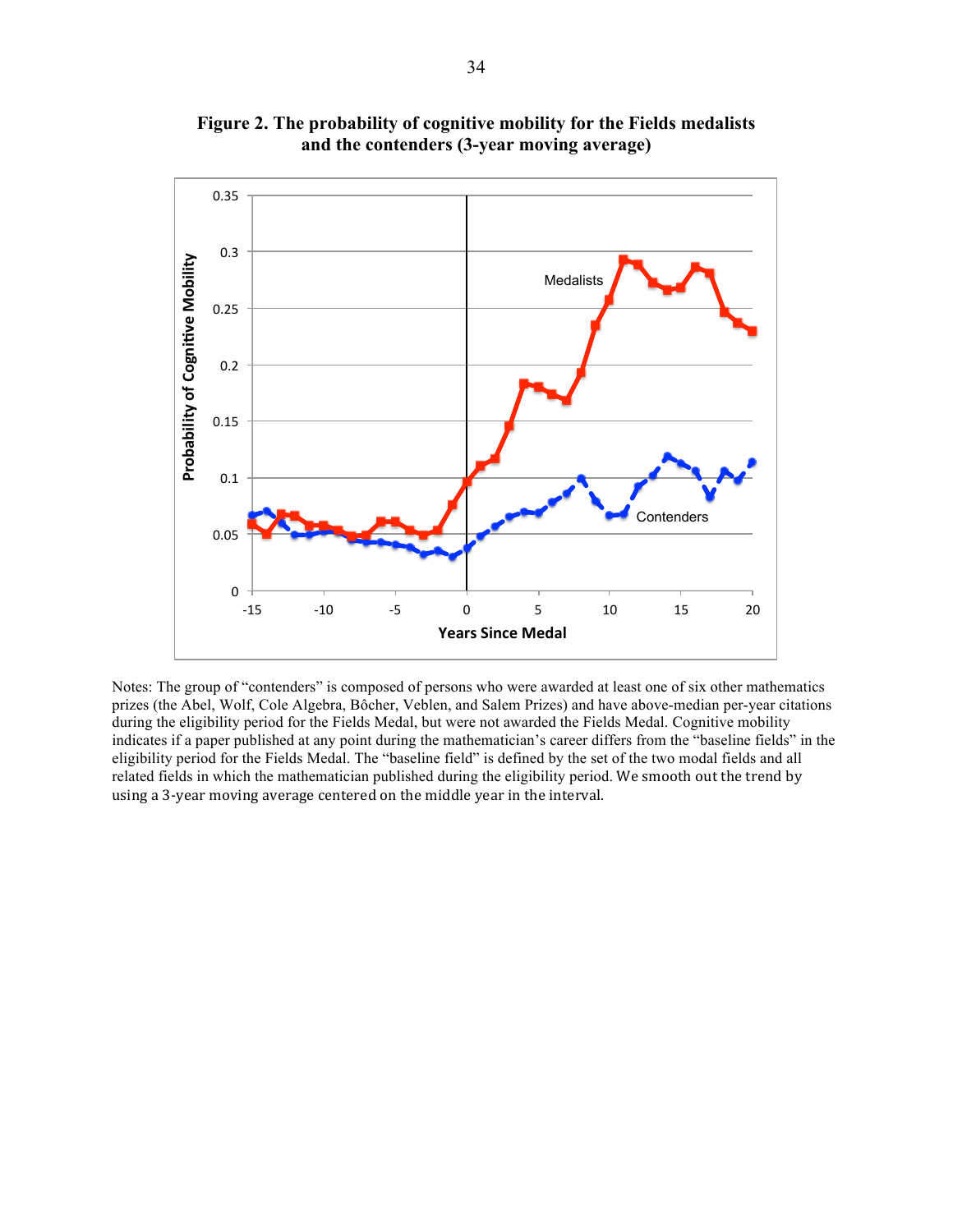|                           |                | Contenders with |              |            |
|---------------------------|----------------|-----------------|--------------|------------|
|                           | All            | Fields          | above-median | All        |
| Variable:                 | mathematicians | medalists       | citations    | contenders |
| Lifetime papers           | 31.8           | 116.5           | 126.4        | 106.4      |
| Papers per year           | 0.9            | 3.1             | 3.6          | 2.7        |
| 20-39 years old           |                | 3.3             | 3.4          | 2.7        |
| 40-59 years old           |                | 2.9             | 4.1          | 3.0        |
| Lifetime citations        | 93.6           | 2451.9          | 2213.5       | 1640.4     |
| Citations per year        | 2.5            | 64.0            | 56.0         | 39.1       |
| Citations per paper       | 1.8            | 21.0            | 17.5         | 15.6       |
| Year of birth             |                | 1949.5          | 1953.7       | 1946.2     |
| Year of first publication | 1972.6         | 1972.6          | 1977.7       | 1970.8     |
| Age at first publication  |                | 23.1            | 24.0         | 24.6       |
| Deceased (percent)        |                | 10.6            | 14.0         | 20.9       |
| Age at death              |                | 74.0            | 60.5         | 66.3       |
| Number of mathematicians  | 72,140         | 47              | 43           | 86         |

Note: The summary statistics for "all mathematicians" are calculated using the group of mathematicians in the AMS database who had at least 20 years of experience before ending their publication career; i.e., those whose most recent publication is at least 20 years after their first publication. The group of "contenders" is composed of persons who were awarded at least one of six other mathematics prizes (the Abel, Wolf, Cole Algebra, Bôcher, Veblen, and Salem Prizes), but were not awarded the Fields Medal. The group of contenders with "above-median citations" is composed of the contenders who had above-median per-year citations during the eligibility period for the Fields Medal. The years included in the "papers per year" calculations across different age groups begin with the year of the first publication and end at age 59 or the year of death (whichever comes first).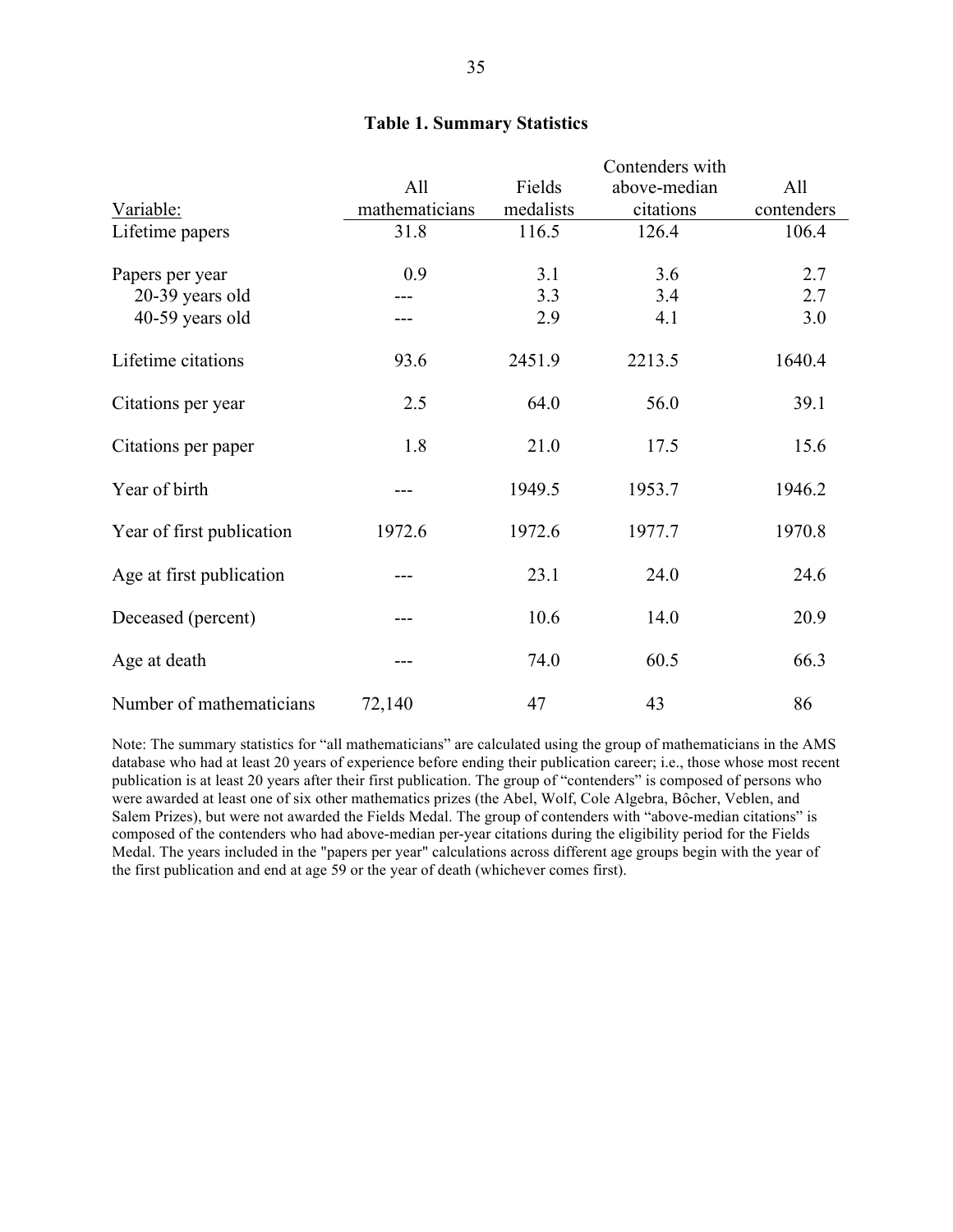|                                | Sample of contenders |                        |                |                     |
|--------------------------------|----------------------|------------------------|----------------|---------------------|
|                                |                      | Contenders with above- |                |                     |
|                                | median citations     |                        | All contenders |                     |
|                                |                      | Post-medal             |                | Post-medal          |
|                                | Post-medal           | period $\times$        | Post-medal     | period $\times$     |
| Specification:                 | period               | <b>Fields Medal</b>    | period         | <b>Fields Medal</b> |
| 1. Number of papers            | 0.119                | $-1.378$               | $-0.157$       | $-0.918$            |
|                                | (0.548)              | (0.676)                | (0.291)        | (0.435)             |
| 2. Log number of papers        | $-0.074$             | $-0.244$               | $-0.093$       | $-0.173$            |
|                                | (0.089)              | (0.105)                | (0.065)        | (0.090)             |
| 3. Papers, quantile regression | $-0.421$             | $-0.665$               | $-0.314$       | $-0.756$            |
|                                | (0.283)              | (0.256)                | (0.150)        | (0.161)             |
| Number of papers:              |                      |                        |                |                     |
| 4. Contenders' post-medal      | 0.160                | $-1.395$               | $-0.166$       | $-0.914$            |
| period begins at age 36        | (0.494)              | (0.656)                | (0.279)        | (0.435)             |
| 5. Contenders' post-medal      | 0.266                | $-1.440$               | 0.069          | $-0.987$            |
| period begins at age 40        | (0.545)              | (0.681)                | (0.286)        | (0.436)             |
|                                |                      |                        |                |                     |

# **Table 2. Impact of the Fields Medal on the number of papers published per year**

Notes: Standard errors are reported in parentheses and are clustered at the individual level. The regressions using the sample of contenders with above-median citations have 3,269 observations (2,719 observations in the log papers regressions); the regressions using the sample of all contenders have 5,213 observations (4,109 observations in the log papers regressions). In rows 1-3, the contenders' post-medal period begins the year they are no longer eligible to receive the Fields Medal.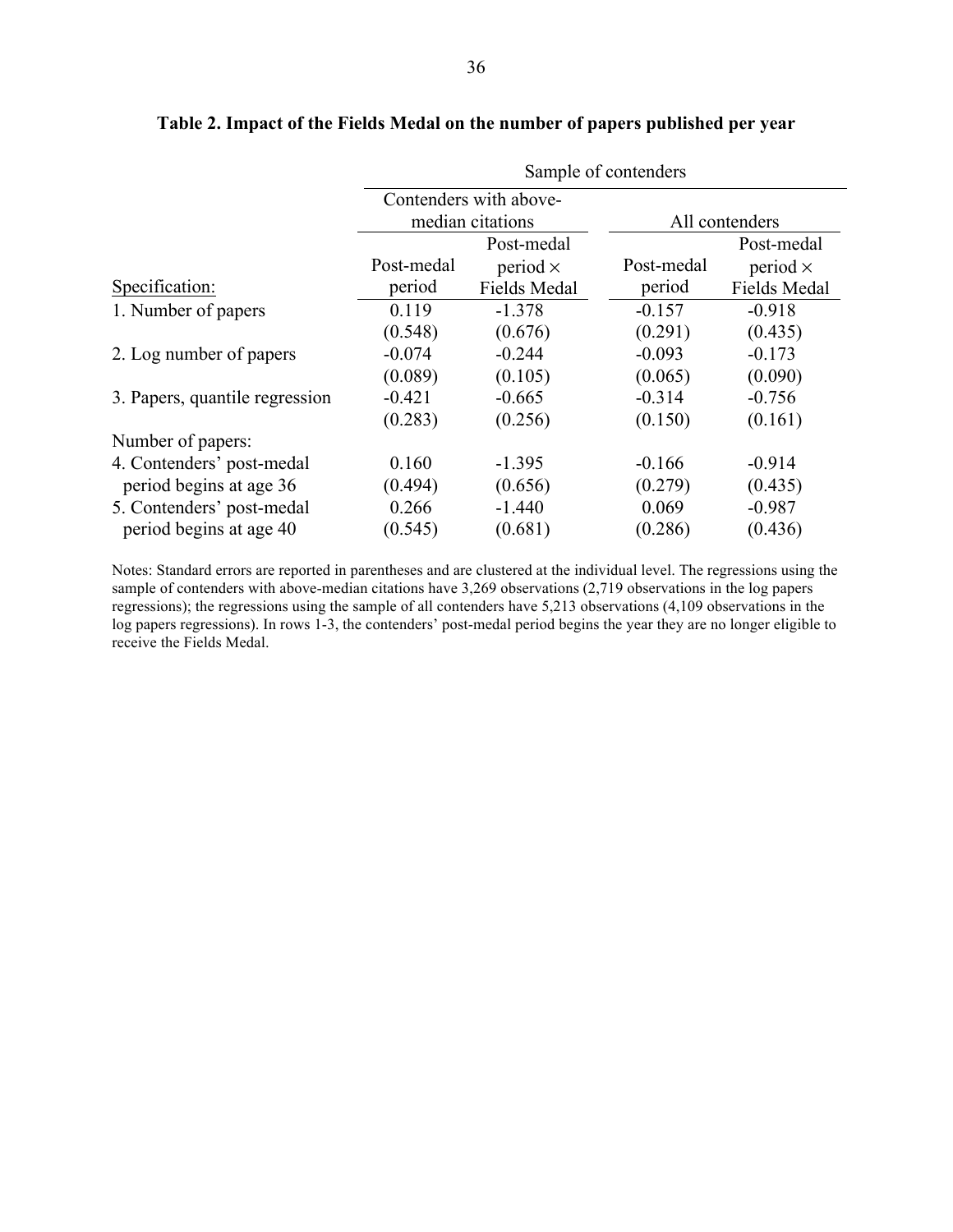|                                 | Sample of contenders           |                        |            |                     |  |
|---------------------------------|--------------------------------|------------------------|------------|---------------------|--|
|                                 |                                | Contenders with above- |            |                     |  |
|                                 | median citations<br>Post-medal |                        |            | All contenders      |  |
|                                 |                                |                        |            | Post-medal          |  |
|                                 | Post-medal                     | period $\times$        | Post-medal | period $\times$     |  |
| Dependent variable:             | period                         | Fields Medal           | period     | <b>Fields Medal</b> |  |
| 1. Published at least one paper | 0.030                          | $-0.118$               | $-0.002$   | $-0.092$            |  |
|                                 | (0.041)                        | (0.047)                | (0.030)    | (0.044)             |  |
| 2. Number of citations          | $-1.146$                       | $-44.182$              | 5.448      | $-44.493$           |  |
|                                 | (13.480)                       | (14.645)               | (8.826)    | (12.631)            |  |
| 3. Citations per paper          | 2.204                          | $-11.000$              | 2.560      | $-10.716$           |  |
|                                 | (3.351)                        | (3.145)                | (2.739)    | (2.866)             |  |
| 4. Probability of a "home run"  | 0.028                          | $-0.156$               | 0.030      | $-0.143$            |  |
|                                 | (0.052)                        | (0.052)                | (0.035)    | (0.042)             |  |
| 5. Probability of a "strikeout" | 0.009                          | 0.053                  | 0.022      | 0.058               |  |
|                                 | (0.024)                        | (0.028)                | (0.021)    | (0.026)             |  |
| 6. Number of mentees            | $-0.016$                       | $-0.126$               | $-0.017$   | $-0.137$            |  |
|                                 | (0.078)                        | (0.074)                | (0.054)    | (0.058)             |  |
| 7. Number of papers             | 1.430                          | $-3.981$               | 0.883      | $-4.932$            |  |
| published by mentees            | (3.194)                        | (2.522)                | (2.364)    | (1.828)             |  |
| 8. Number of citations          | $-12.676$                      | $-56.309$              | $-17.963$  | $-60.682$           |  |
| generated by mentees            | (44.334)                       | (37.395)               | (29.630)   | (29.787)            |  |

# **Table 3. Impact of the Fields Medal on other annual measures of productivity**

Notes: Standard errors are reported in parentheses and are clustered at the individual level. The regressions using the sample of contenders with above-median citations have 3,269 observations; the regressions using the sample of all contenders have 5,213 observations. The sample sizes for the regressions reported in rows 3-5 are 2,719 and 4,109 observations, respectively; and the sample sizes for the regressions reported in rows 5-7 are 2,999 and 4,797, respectively. A "home run" occurs when the number of citations per paper published in a given year is above the 99.5th percentile for all mathematicians in the AMS database; a "strikeout" occurs when the number of citations per paper published in a given year is zero.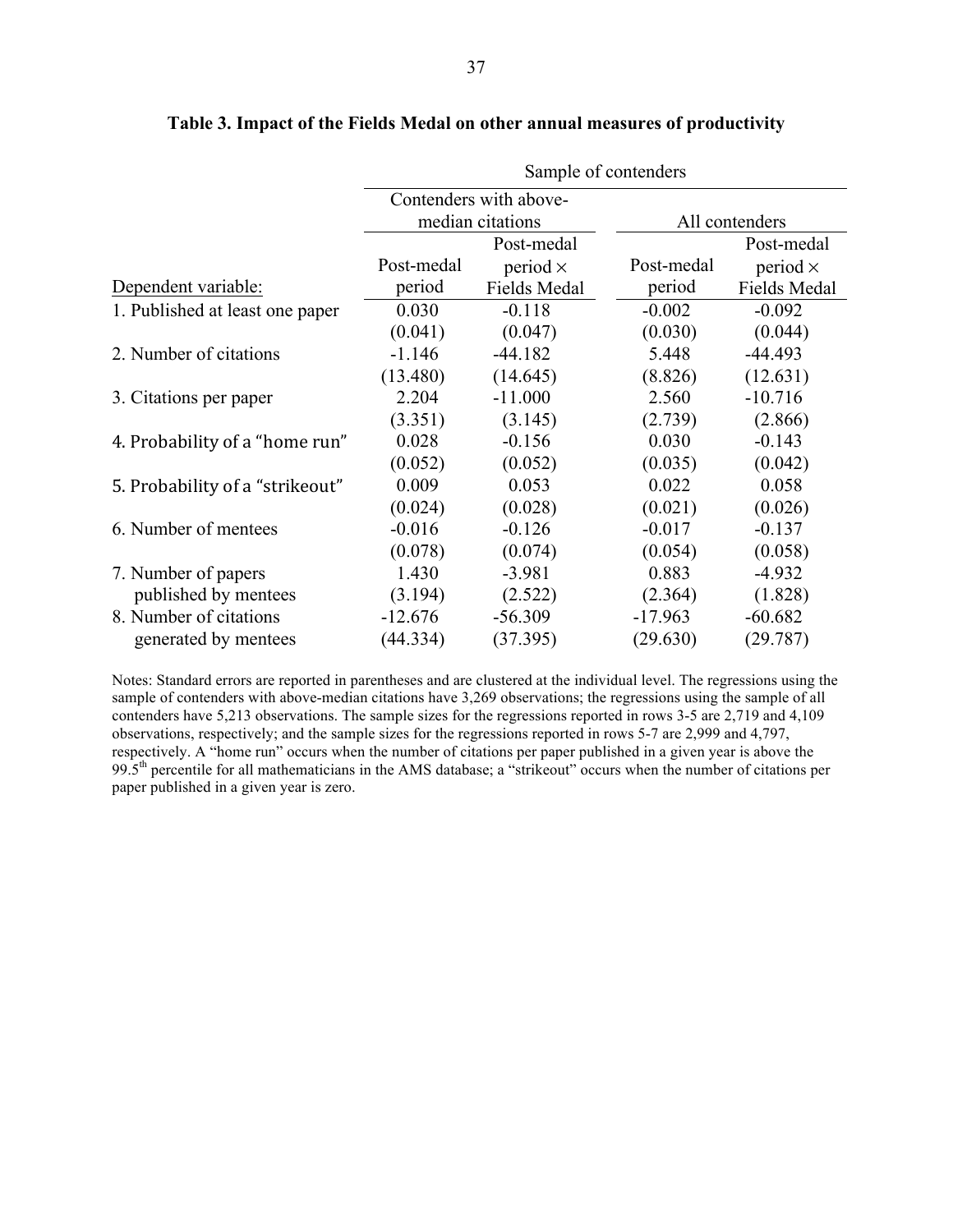|                                                              | Baseline field defined using<br>two modes |                     | Baseline field defined using<br>one mode |                 |
|--------------------------------------------------------------|-------------------------------------------|---------------------|------------------------------------------|-----------------|
|                                                              | Post-medal                                |                     |                                          | Post-medal      |
|                                                              | Post-medal                                | period $\times$     | Post-medal                               | period $\times$ |
| Sample and specification:                                    | period                                    | <b>Fields Medal</b> | period                                   | Fields Medal    |
| A, Using sample of contenders<br>with above-median citations |                                           |                     |                                          |                 |
| 1. Baseline $=$ eligibility period                           | $-0.049$                                  | 0.163               | $-0.065$                                 | 0.213           |
|                                                              | (0.031)                                   | (0.036)             | (0.038)                                  | (0.039)         |
| 2. Baseline = first $3$ years                                | $-0.064$                                  | 0.132               | $-0.049$                                 | 0.135           |
|                                                              | (0.038)                                   | (0.039)             | (0.043)                                  | (0.042)         |
| 3. Baseline = first $5$ years                                | $-0.066$                                  | 0.158               | $-0.025$                                 | 0.147           |
|                                                              | (0.033)                                   | (0.036)             | (0.036)                                  | (0.039)         |
| B. Using sample of all<br>contenders                         |                                           |                     |                                          |                 |
| 1. Baseline $=$ eligibility period                           | $-0.016$                                  | 0.146               | $-0.020$                                 | 0.183           |
|                                                              | (0.025)                                   | (0.033)             | (0.030)                                  | (0.040)         |
| 2. Baseline = first $3$ years                                | $-0.042$                                  | 0.121               | $-0.034$                                 | 0.134           |
|                                                              | (0.030)                                   | (0.036)             | (0.033)                                  | (0.040)         |
| 3. Baseline = first $5$ years                                | $-0.029$                                  | 0.135               | $-0.010$                                 | 0.144           |
|                                                              | (0.028)                                   | (0.034)             | (0.030)                                  | (0.038)         |

# **Table 4. Impact of the Fields Medal on the probability of cognitive mobility**

Notes: Standard errors are reported in parentheses and are clustered at the individual level. The "baseline field" is defined by the set of the (one or two) modal fields and all related fields in which the mathematician published during the baseline period (either the entire eligibility period, the first 3 years, or the first 5 years of his career). The dependent variable is a cognitive mobility indicator set to unity if the field of publication for each paper during the mathematician's career is not in the baseline field. The regressions in Panel A have 10,911 observations; the regressions in Panel B have 14,628 observations.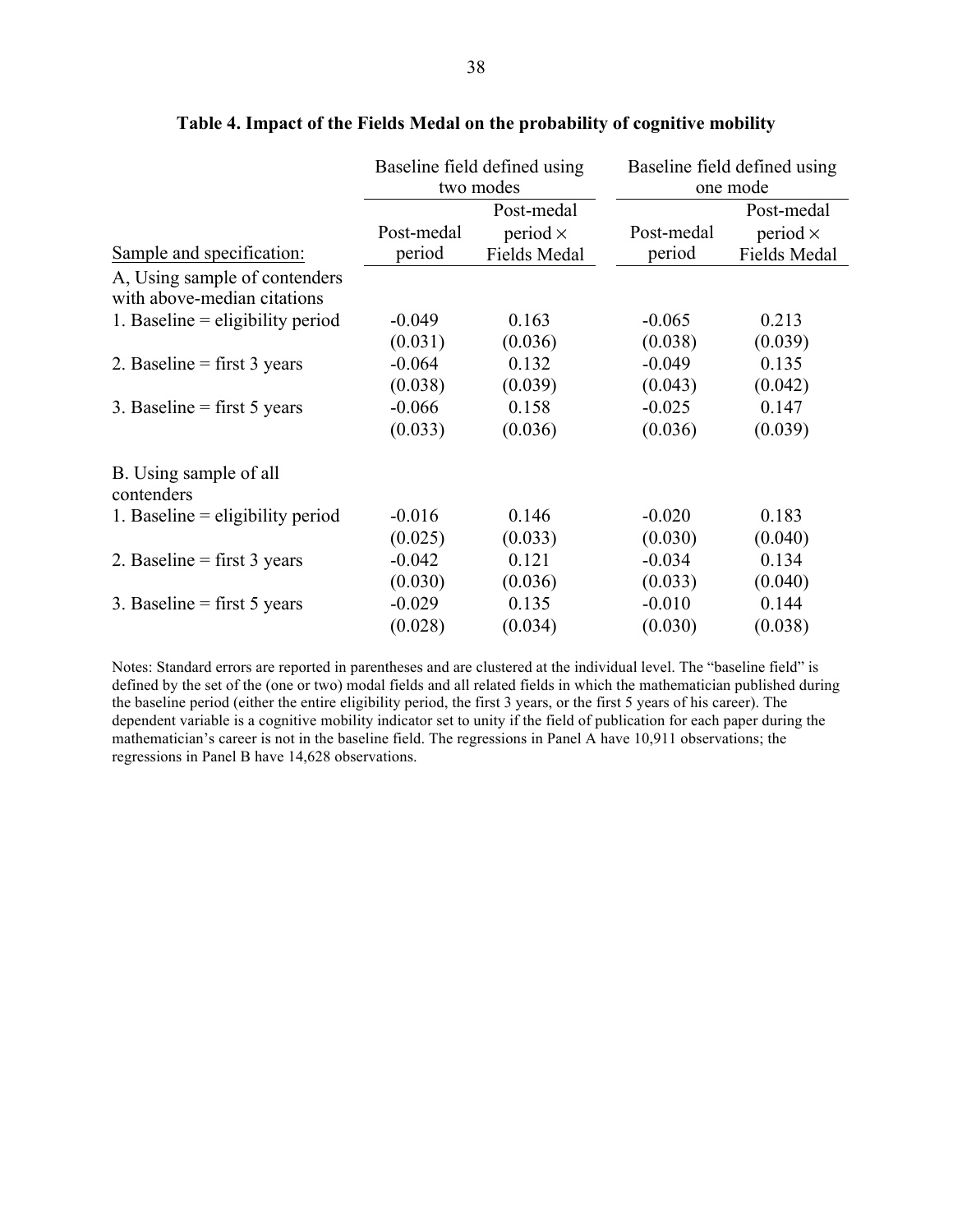| Baseline field defined<br>using two modes |           | Baseline field defined<br>using one mode |           |
|-------------------------------------------|-----------|------------------------------------------|-----------|
| Fields                                    |           | Fields                                   |           |
| medalist                                  | Contender | medalist                                 | Contender |
|                                           |           |                                          |           |
| 0.213                                     | 0.229     | 0.173                                    | 0.212     |
| (0.033)                                   | (0.038)   | (0.043)                                  | (0.035)   |
| 0.202                                     | 0.196     | 0.183                                    | 0.164     |
| (0.035)                                   | (0.039)   | (0.036)                                  | (0.039)   |
| 0.193                                     | 0.201     | 0.212                                    | 0.183     |
| (0.030)                                   | (0.034)   | (0.036)                                  | (0.033)   |
|                                           |           |                                          |           |
| 0.211                                     | 0.263     | 0.171                                    | 0.214     |
| (0.032)                                   | (0.035)   | (0.040)                                  | (0.036)   |
| 0.200                                     | 0.208     | 0.181                                    | 0.192     |
| (0.036)                                   | (0.039)   | (0.037)                                  | (0.035)   |
| 0.193                                     | 0.224     | 0.209                                    | 0.194     |
| (0.031)                                   | (0.033)   | (0.036)                                  | (0.034)   |
|                                           |           |                                          |           |

### **Table 5. Cognitive mobility and the duration of the preparation spell**

Notes: Standard errors are reported in parentheses and are clustered at the individual level. The length of the preparation is the length of time elapsed (in years) between any two consecutive papers in a mathematician's career. The "baseline field" is defined by the set of the (one or two) modal fields and all related fields in which the mathematician published during the baseline period (either the entire eligibility period, the first 3 years, or the first 5 years of his career). The dependent variable is a cognitive mobility indicator set to unity if the field of publication for each paper during the mathematician's career is not in the baseline field. The regressions in Panel A have 10,821 observations; the regressions in Panel B have 14,495 observations.